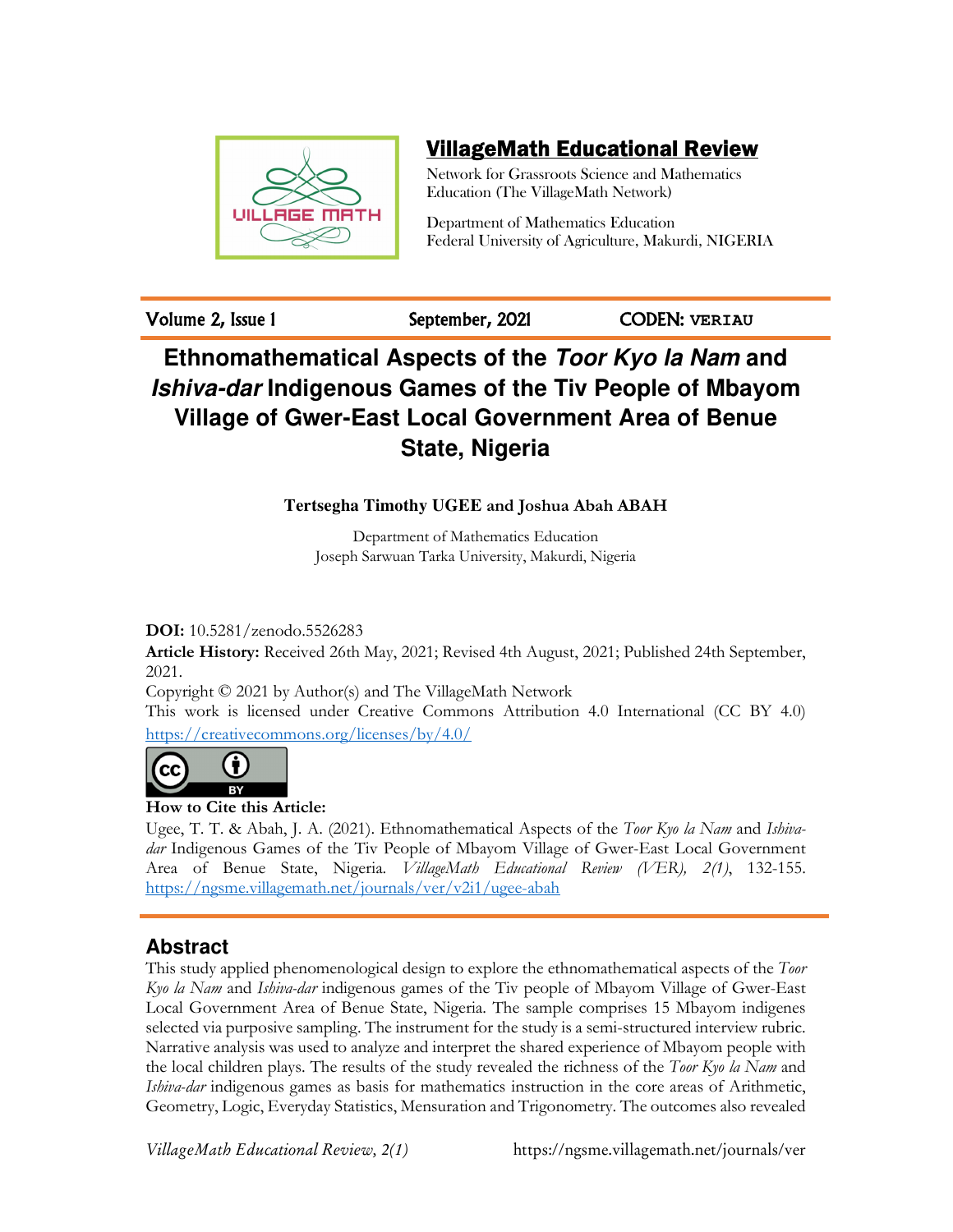that Mbayom people through the help of *Toor Kyo la Nam* and *Ishiva-dar* can identify smart and intelligent children who can keep correct records and are responsible for their actions or inactions and can also take right decision under pressure or in a very critical situation. Based on the findings, the study recommended that Curriculum developers should carefully consider these local indigenous games in the design of the mathematic curriculum and Mathematics teachers who are the curriculum implementers should as a matter of fact appreciate the mathematical aspects of indigenous games and should relate them with topics in mathematics for easier understanding.

**Keywords:** Ethnomathematics, Indigenous Games, *Toor Kyo la Nam*, *Ishiva-dar*, Mbayom Village, Mathematics Education, Tiv

## **Introduction**

Mathematics is the chief among disciplines in terms of its rich cultural and historical roots in the practice of ordinary people. This is because mathematics is always adopting to the needs of the society (Abah, 2017). Different scholars have their views of what mathematics is all about. According to Merriam-Webster dictionary, Mathematics is the science of numbers and their operations, interrelations, combinations, generations and abstractions and of space configurations and their structure, measurement, transformation and generalizations or is the science of numbers, quantities and shapes and the relations between them. Mathematics can also be defined as the study of measurement, properties and relationship of quantities and sets using numbers and symbols. Mathematics can be described as an organized active thinking, which involves the search for patterns and relationships that may be expressed in symbols. It is an expression of the human mind that reflects the active will, the contemplative reason, and the desire for aesthetic perfection. Mathematics is essential for the full comprehension of technological and scientific advance economic policies and business decision, and other complexity of social and psychological issues (Abah, 2018).

 Mathematics has been the bedrock of modern breakthrough of science and technology, the physical science all rest on a knowledge of mathematics, its roles in the field of engineering and all other fields of science cannot be overemphasized. The recognition of the importance of science and mathematics in the socio-economic and political development of the nation has led to the encouragement of Nigerian citizens to pursue science, technology and mathematics education instead of the inherited colonial theoretical education. The importance of mathematics as further observed by Popoola (1998) spread across every field of human endeavour to the pure science (Physics, Chemistry, Biology), mathematics is the basis and language for the course. To the applied science and technology (Engineering, Medicine, Pharmacy, Food technology and so on) mathematics is the indispensable tool, this means that no applied science can be understood without the aid of mathematics. To the art (English, Law, History, Fine art, Music, e.t.c) mathematics is the light that gives completeness and consistency.

 The bright future of every country depends upon the educational system that builds morality and behaviour of its citizens. Achieving this requires attractive investment in education on a global scale. Education is considered as the optimal instrument that is used for the integration of the individual with the society for the sake of developing national goals and achieving high levels of progress, promotion of unity, self-actualization and strive for political constancy, social evolution, economic welfare, scientific standards, cultural consciousness and technological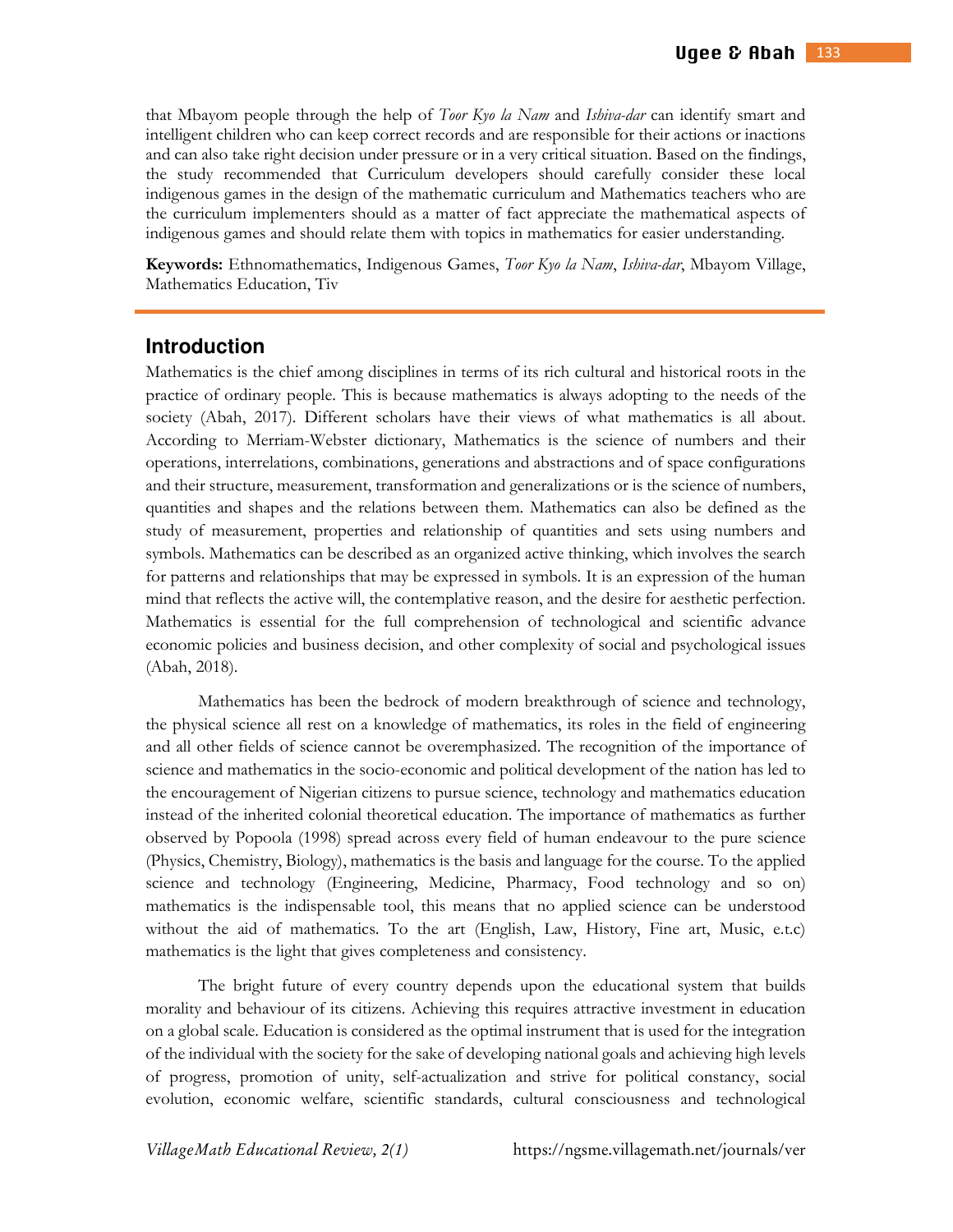progress. For acquiring such multi tasks mathematics is studied as fundamental component of education (Jameel, 2016).

 The role of teachers in teaching and learning mathematics cannot be over emphasized. Teachers play key roles in the interpretation of the curriculum, syllabus and scheme of work. Odili, (2012) observed that in our educational set up some of the mathematics are not adequately qualified. This implies that, Mathematics-Teacher factor cannot be left out of students` performances. In order to ensure effective teaching and learning of mathematics, teachers should adopt correct teaching methods so that the interest of students would be captured and maximum result may be obtained at all levels.

 Many scholars, stakeholders, organizations, individuals and the government have put in efforts in perfecting teaching strategies such as concept mapping approach, programmed institution, learner`s centered approach, discussion, demonstration among others, to ensure teaching and learning of mathematics is effectively made easy. Teachers should not just be concerned about what students learn only but also how they learn and how it is applicable in real life.

 Obodo (2004) opined that the type of interest a student brings to the classroom is very important. This implies that if a student has positive interest towards a particular subject he or she will not only enjoy studying the subject but would also derive satisfaction from the experience and knowledge of the subject. Teachers of mathematics should identify activities that students are interested in, in order to know how best to present a particular topic so that it can be meaningful, interesting and practical to students.

 Teaching and learning of mathematics has being a challenge right from time till date. According to Jameel and Ali (2016) mathematical knowledge is fundamental, but alas, it is poorly taught in elementary schools and ultimately mathematical performance remains down, leading to lower ability of individuals in comparison to their abilities. Students, particularly girls run away from mathematics. This difficulty reaches at its peak when it is taught by unqualified and nonprofessional teachers. Attractive and impressive teaching methods are not used to teach mathematics and ultimately its results are shown in the failure of students. Several factors such as learner`s incompetence, poor achievement in mathematics. Teaching mathematics is a complex matter while lack of students` interest on the other hand probably overwhelms the abilities of adults and ultimately cause as one of the most important factors for poor performance in mathematics. Developing and raising level of student`s interest and involvement means how much time, energy and effort they devote towards achieving high goals in mathematics as a learning process is fast and instinctual on one hand while on the other hand the belief that supports the idea based on working with strategy and planning for the sake of improving mathematical abstract and logical fundamental concepts works efficiently in most situations. Parents and government both agree that the investment on education especially elementary is not giving desired output due to their lacks in understanding mathematical terms and its concepts. The deficiencies in representing and retrieving fundamental numerical facts and figures ultimately hinder in the way of gaining improvement in mathematics by the perspective of adult students and acquiring high standards in mathematics by the perspective teachers and its country as well. Low performance in mathematics may be dealt with special instruments and programs designed to meet the special or additional needs of individuals for developing essential mathematics skills. Poor academic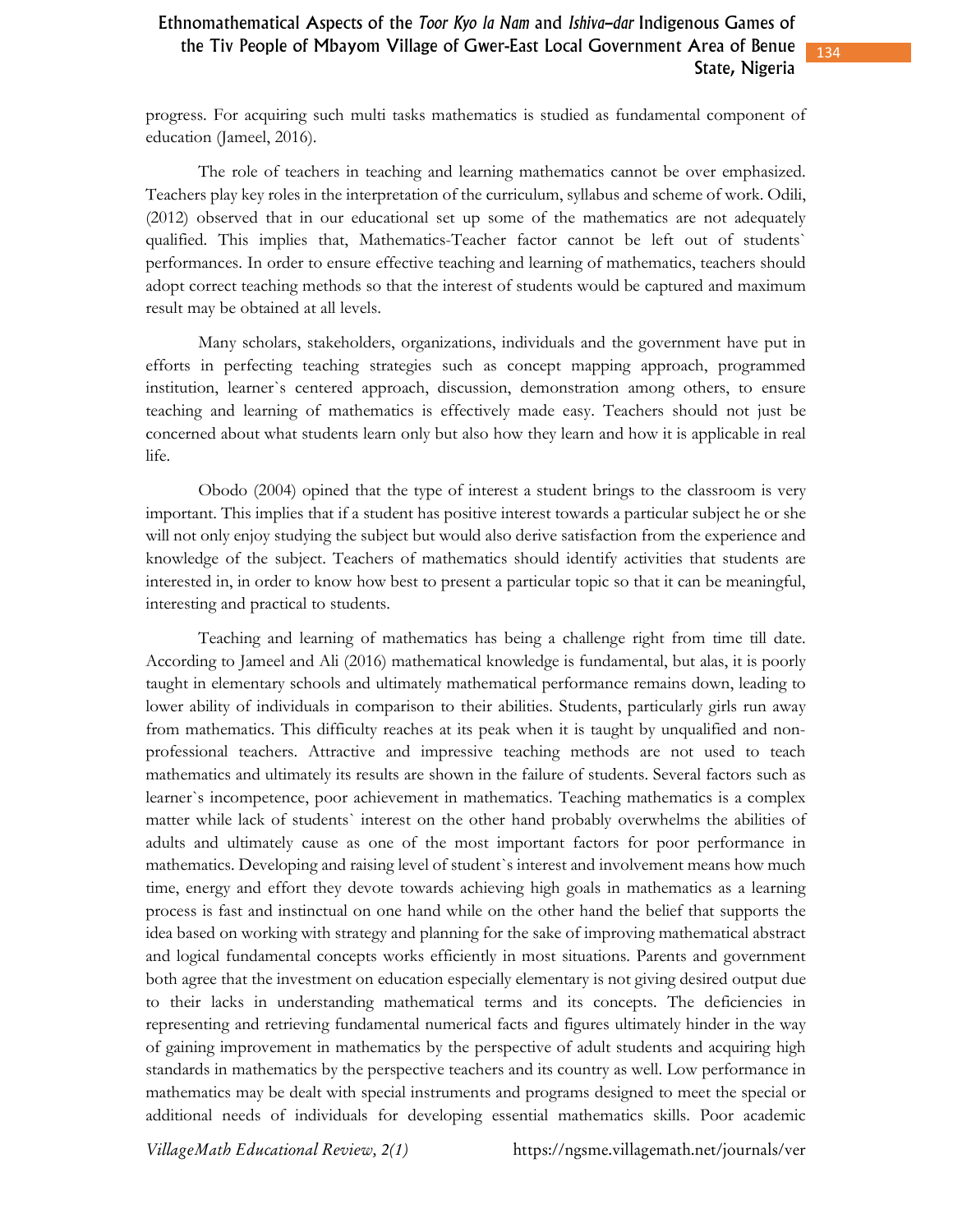performance is also seen in secondary school students at all levels find mathematics as a difficult and boring subject and develop feelings of inferiority, hesitation and complex. They have outright fear when they confront mathematics. Such a situation directly hinders their learning progress as they do not actually learn that which is meant for them. Similarly, motivational studying environment and level of interest play vital role in achieving high goals especially in mathematics. Students` learning environment and the way of stimulating them in accordance with their interests and tendencies will automatically lead them towards their performance based destination that will surely reduce the level of frustration amongst all. The main reason for failure in mathematics is directly related to the development of curriculum and the ways teachers teach mathematics in the classes. Different teaching approaches, techniques, methods and ways can influence the outcomes in mathematics. Akinsola and Popoola (2004) noted that lack of interest by the students is a major problem associated with students' low and poor academic performance in mathematics. Also worthy of note is the teacher's methodology which is another powerful factor that contributes greatly to students` low performance in mathematics.

 The mathematics teacher is expected to stimulate students by pin-pointing mathematicsbased activities and their applications in the society. It is on this note of teachers` methodology that researchers have suggested that Ethnomathematics could be very useful to motivate learners` interest and bring about good or excellent academic performance in mathematics and other fields that are dependent on mathematics.

 The realization that every culture generates its own ways of explaining, understanding and coping with reality gave rise to Ethnomathematics as a view in mathematics education (Abah 2019). Ethnomathematics refers to any form of cultural knowledge or social activity characteristic of a social and/or cultural group that can be recognized by other groups such as Western anthropologists, but not necessarily by the group of origin, as mathematical knowledge or mathematical activity (Pompeu, 1993). According to North American Study Group of Ethnomathematics - NASGEM (2014) ethnomathematics study is not limited to small-scale groups but the prefix "ethno" can refer to any group such as nation, labour unions, religious traditions, and so on. It includes the use of mathematical symbols, spatial design, methods of calculations, measurement in space and time, specific ways of reasoning, and other human activities that can be translated into a formal mathematical representation in field of study. There are two main aspects that must be considered by educators in teaching and learning activities namely, teachers do not merely transfer the knowledge but also must be able to transfer the values of the local wisdom in the student`s neighbourhood. Unfortunately, not all the instruction in the classroom uses the local wisdom as the starting point in learning activities.

 Abah, (2018) observed that modern thinking of the ethnomathematics programme acknowledged that there are different ways of doing mathematics by considering the appropriation of the academic mathematical knowledge developed by different sectors of the society as well as by considering different models in which different cultures negotiate their mathematical practices. This approach to ethnomathematics is related to the real life is been developed to improve both the level of student`s cognitive and effective abilities so that students can understand the concept being studied or taught. A significant part of ethnomathematics research has educational aims, seeking to bring to the schools or other formal educational environments the knowledge and the mathematics practices and plays or concepts of various cultural groups of people (Gerdes, 1995).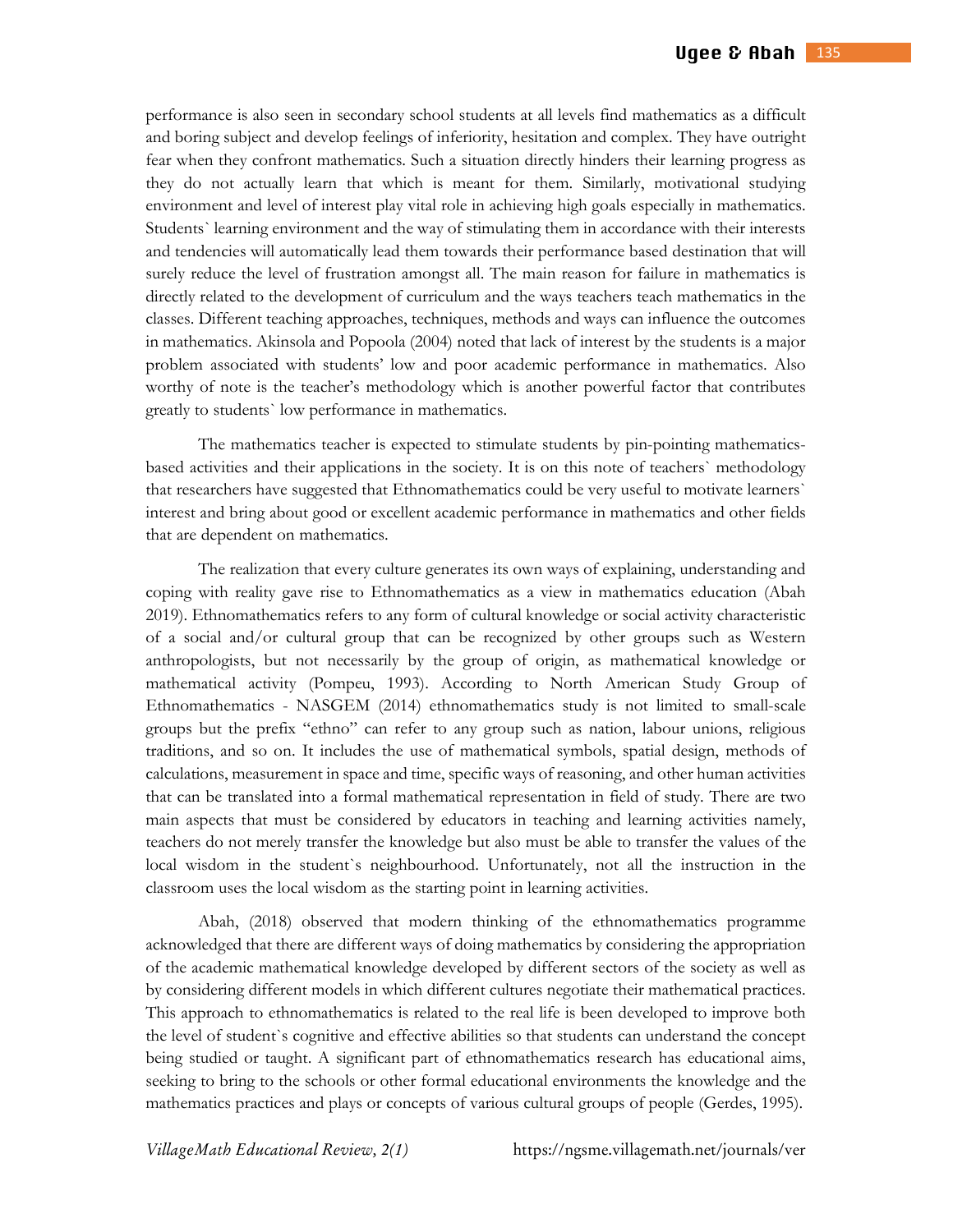The Tiv people of Mbayom village enjoys culture and heritage that is endowed with interesting local games and children`s plays which could supply tremendous ethnomathematical backgrounds for mathematics lessons and classes. The Mbayom people are one of the three districts in Gwer-East Local Government Area of Benue Stata, Nigeria and they are of the Tivspeaking ethnic group.

 The Mbayom people are predominantly farmers and are also known for their large orchards (oranges, mangoes, cashew, etc.). Worthy of note is that these people are friendly and hospitable, honest and peaceful. These people, especially children have so many games and which aids cognitive development. Specific examples of their local games worth considering are the *Toor kyo la Nam* and *Ishiva-dar.*

 The *Toor Kyo la Nam* (pick that stone and give me) is a game that is played by two players per time. The basic materials required for this game are six (6) stones of the same sizes and six (6) circles of equal sizes drawn on the floor on a straight file. Three (3) straight lines would also be drawn, the first two vertical and the last one horizontal. Note that the three (3) lines are drawn with three (3) circles on the left and right respectively. The six (6) stones are placed in the six (6) circles and the two players sit on the floor facing the circles with the stones in them and another backing the system completely. The player backing the system starts requesting the player facing the system to pick the stones for him with a song that says "pick that stone and give me". As the stoners are being removed and given to player he/she must not look at the stones but also keep record of the stones given to him/her and the empty circles. The player backing the system must not demand for a stone from an empty circle or one of the straight lines else he/she losses and the other player takes the turn of requesting for the stones. It could be observed that the drawing of circles, straight lines (both vertical and horizontal), selection of stones, removal of stones from the circles, and so on, reflects mathematical concepts such as Geometry, Mensuration, Arithmetic, and Probability.

 The *Ishiva-dar* is another interesting game that is played by two people at a time. A square is drawn on the floor or any surface with lines in the middle running from top to the bottom (vertical) and left to right (horizontal) and the diagonals. Six (6) objects are needed and these copuld be stones, seeds or anything that the players chooses to use but of course the first three (3) objects for one player must be different from that of his/her opponent. The two players would sit in opposite direction both facing the *Ishiva-dar* (square-like structure on the floor) and the objects (stones) would be placed in front of each player at the points where the earlier drawn lines meets with the square. The center where all lines meet is usually empty at the beginning. Each player's target is to have his stones on a straight line either horizontal, vertical or diagonal compulsorily including the center. For example, considering vertical line, the winner`s stone is right in front of his opponent, one stone at the center and last stone is in his front on a straight line. Worthy of note is that, this game makes the players to be responsible for their actions, this implies that at each point a player is to move his stone, he must be calculative, must put himself in the shoes of his opponent and reason critically as if he were the opponent, what he would have done after he must have moved his stone to another point then takes his decision. Spectators are not allowed to aid any of the players and the game continues until a winner emerges. In this game also there are some interesting elements of mathematics such as Geometry, Critical Thinking, and Arithmetic. The basic things to note about this game is that two stones must not be at a point the same time,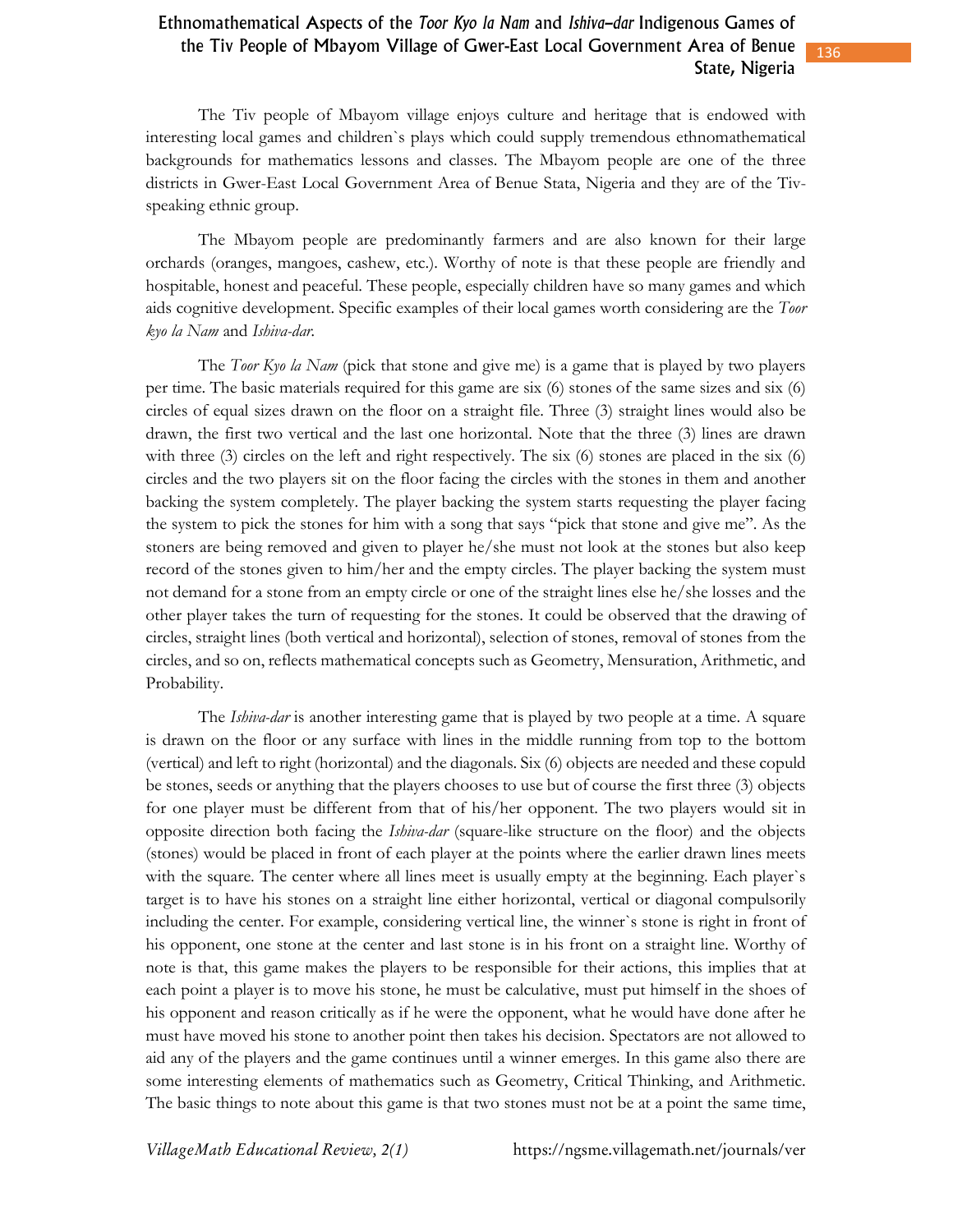you move your stone only to the next available empty space, that means you don`t just jump or move your stone to any available empty space.

 These games (*Toor Kyo la Nam and Ishiva-dar*) are not restricted to a particular gender, they are for both male and female, adult and children alike. The adults use the *Ishiva-dar* to teach their children that any decision you take in life has consequences and also to test arithmetic (addition and subtraction) skills to know if these children are qualified to be sent on errands.

 Considering the mathematical richness of the *Toor Kyo la nam* and *Ishiva-dar*, this study seeks to explore ways of making them useful in the teaching and learning of mathematics at the Basic Education level. The study intends to add to the significance of demystifying mathematics as a subject by building on the learner`s fund of indigenous knowledge.

# **Statement of the Problem**

The importance of mathematics to national development cannot be overemphasized. The attitude of both teachers and students towards teaching and learning of mathematics is of great concern. The problem of mathematics teaching and learning such as teacher`s methodology, poor instruction strategies, teacher`s incompetence, lack of students` involvement and lack of interest have being lingering for years. The increasing nature of poor academic performance of senior secondary school students in mathematics especially in external examinations like West African Examination Council (WAEC), Senior School Certificate Examination (SSCE) and Unified Tertiary Matriculation Examination (UTME) is worrisome. This is blamed on teacher`s methodology and students lack of interest. Majority of the students might not understand the relevance of mathematics to their everyday life and future education endeavours. Mathematics is created out of human needs to solve problems which can arise from many sources including the learner`s culture. This is why every student needs to be carried along through the teacher`s method given the opportunity to learn as much mathematics he/she can in order to function effectively and intelligently in the society. The mathematical dimensions of cultural games and plays are hardly explored, particularly among the Tiv people. Blending the components of these games into classroom instruction may stir up learner`s interest and improve mathematics richness of these indigenous games (*Toor Kyo la Nam* and *Ishiva-dar*) of the Tiv people of Mbayom village of Gwer-East Local Government of Benue State, Nigeria and suggest or ascertain how it can be applied in the classroom for better academic performance in mathematics.

## **Literature Review**

### **Experiential Learning Theory (Kolb, Boyatzis & mainelres, 2000)**

Experiential learning theory (ELT) provides a holistic model of the learning process and a multiline model of adult development, both of which are consistent with what people know about how people learn, grow and develop (Kolb *et al.,* 2000). The emphasis on experience in ELT is due to the central role experience plays in the learning process. ELT defines learning as the process whereby knowledge is created through the transformation of experience, with knowledge resulting from the combination of grasping and transforming experience (Kolb *et al.,* 2000). There are four major stages in instructional approaches basal on the ELT. Stage one involves planning the next experience through setting of objectives and learning activities and exploration of learning experience. In stage three provision is made for reflecting on what actually happened in the delivery. This third stage helps to develop metacognition in the student. The fourth stage gives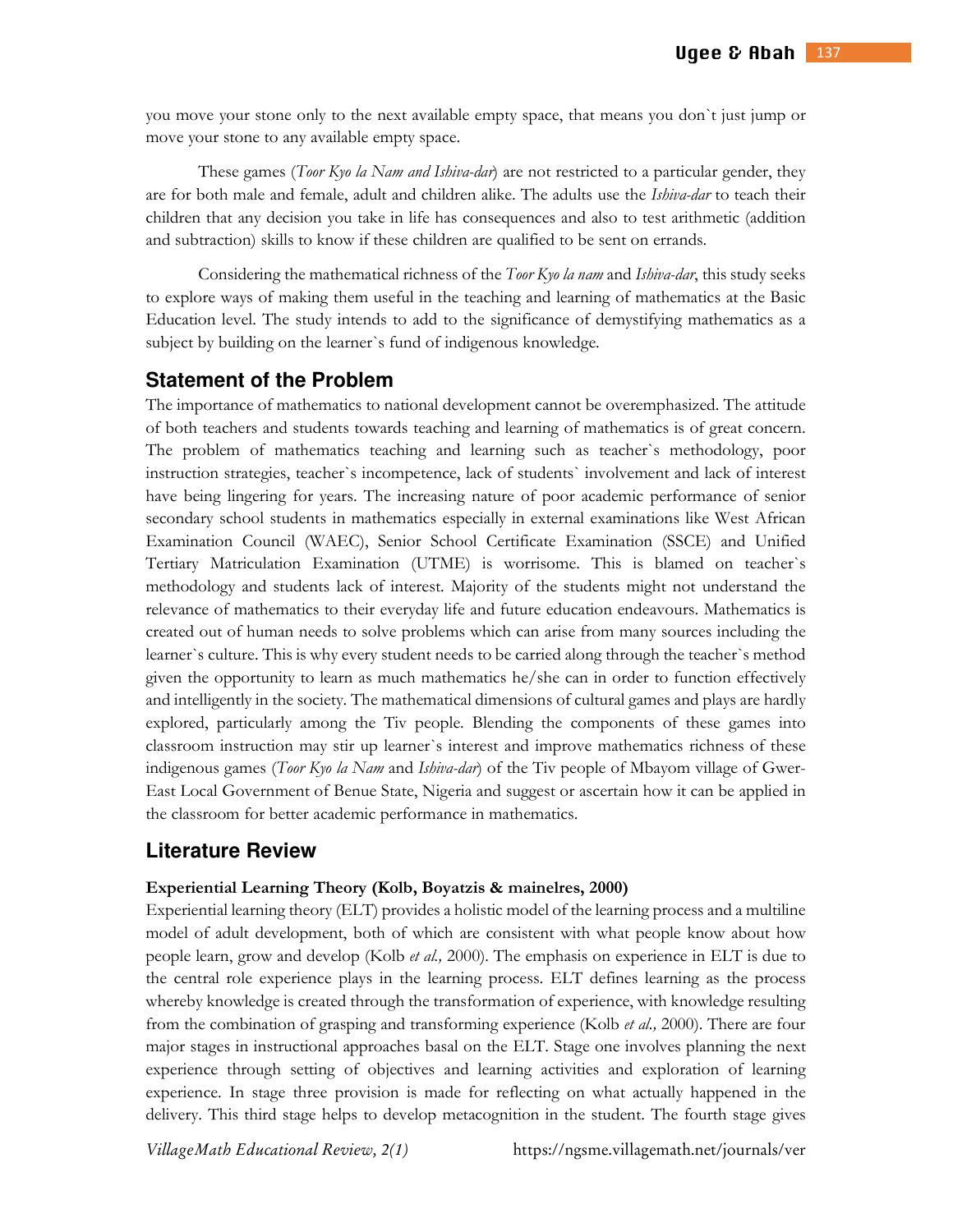room for discussion and interactions among all elements of the instructional process with the openness to repeat the same cycle to ensure effectiveness (Chesiment *et al.,* 2016). When these stages are executed in the mathematics classroom, the outcome is an active interaction in which students process new information in such a way that it makes sense to them in their own frames of reference inner worlds of memory experience and response (CORD, 1999). He further maintained that, in a history augmented learning environments, students, discover meaningful relationships between abstract ideas and practical applications in the context of the real world.

Interestingly, experiential learning theory blends with the *Toor Kyo la nam* and *Ishiva-dar. Tôôr Kyo la nam* game involves selection of stones (six stone of the same size), drawing of circles, vertical and horizontal straight lines, for the game to begins, the rule are set and each player knows his or her objectives or aims and then the actual game begins. The selection of stones, drawing of cycles and lines could be seen as planning or preparation for the game, the players explore ways of winning their opponent without violating the rules of the game so as to achieve their objectives. We may agree that this same helps develop metacognition in children who are involved and on a general note this could be of great help to students during mathematics classes.

The *Ishiva-dar* also involves drawing of a square, vertical and horizontal lines, and selection of stones. The four stages as mentioned in the theory also apply here in the sense that, drawing of a square, lines and selection of stones are preparatory stages that can develop schemas in students to function very well in mathematics classes such as menstruation, geometry, and arithmetic. Playing with the strong aim of winning while keeping to the rules of the game, this game contains elements of logic and if integrated into mathematics can be of great help both to the teacher and students especially in areas such as logic, arithmetic, mensuration and so on.

#### **The Apos Theory (Dubinsky & McDonald, 2001)**

The indigenous games, children's play and local crafts play important roles in mathematics instruction delivery which can best be described by the Apos theory. Apos theory proposes that an individual has to have appropriate mental structures refer to make sense of a given mathematical concept. The mental structure refers to the likely actions, processes, objects and schema required to learn the concept (Maharaj, 2010). The Apos theory begins with action and moves though processes to encapsulated objects. These objects are then integrated into schema consisting of action, process and objects, which themselves can be encapsulated as objects. Apos theory assumed that mathematical knowledge which is passed by someone is the result of interaction with people and the result of his/her mental constructions in comprehending mathematical ideas. Comprehending of mathematical concept begins by manipulating existing mental construction or manipulating physical objects to form action. When action is done repeatedly, and the individual reflects on it, the outcome is interiorized to become a process, which in turn develops into cognitive objects. The collection of action, process, object and other scheme which is connected integrally and organized structurally in the individual's thinking is called the shcema (Syaiful *et al.,* 2014). The theory makes testable predictions that if a particular collection of actions, processes, objects and schemes are constructed in a certain manner by a student, then this individual will likely be successful using certain mathematical concept and in certain problem situations.

Some of the indigenous local games, in this case, *Tôôr Kyo la nam and Ishiva-dar l*ocal games of the Tiv people of Mbayom have some mathematical aspects that can awaken reasoning in children, in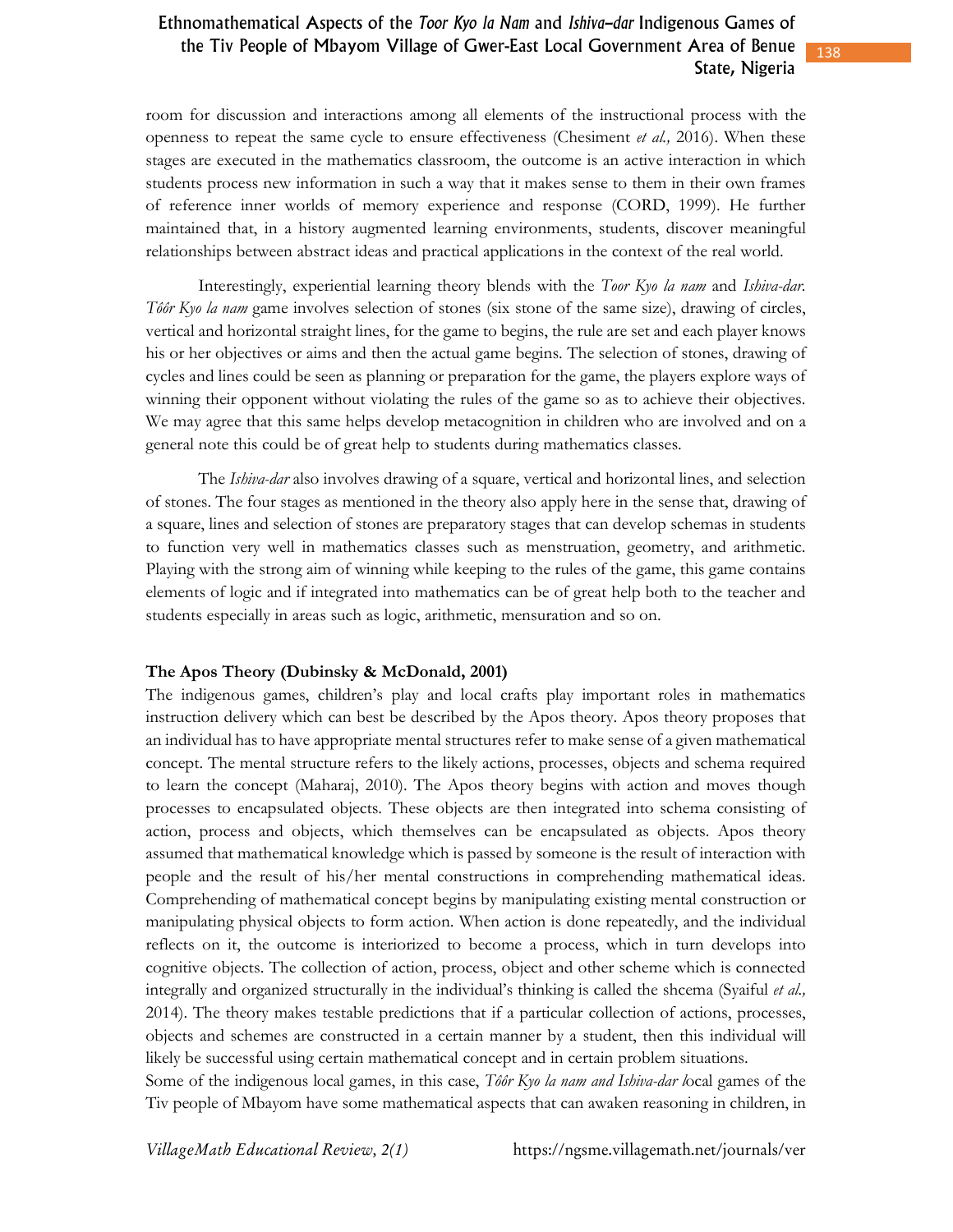the classroom and the society at large. The selection of stones, drawing of circles, lines (vertical & horizontal) in the case of Tôôr Kyo la nam and the selection of objects of different colours, drawing of square with lines running both vertical, horizontal and diagonals in the case of *Ishivadar* blends with the collection of actions, processes, objects and schemas, in the Apos theory. Selection of stones or objects of objects of different colors, drawing of circles, squares and lines in both *Ishiva-dar and Tôôr Kyo la nam* could be integrated into many topics covered in the mathematics curriculum. Appropriate, constant and frequent use and interaction with these games, processes, actions and objects could develop schemas in children which will be of tremendous effect in the mathematics class.

### **The Mathematics Curriculum**

Mathematics is the chief among disciples in terms of rich cultural and historical roots in the practice of ordinary people (Abah, Iji, Abakpa & Anyagh, 2021). Mathematics as a field of study has other subfields ranging from number theory, game probability theories, fractals, spherical and spatial geometry, trigonometry, arithmetic, algebra, calculus, statistics, indices, and so on. These various aspects of mathematics are so important that students should not take them for granted.

 Curriculum is the combination of instructional practices, learning experiences, and students' performances assessment that are designed to bring out and evaluate the target learning outcomes of a particular course or subject. The mathematics curriculum is designed in such a way that the three domains namely, cognitive domain, affective domain and psychomotor domain are covered in order to build an individual completely, ranging from the level of reasoning, emotions and skills. This enables the curriculum and syllables implementers to meet the individual needs of different students. The curriculum has an important part known as the foundation which stresses the basic concepts, knowledge, properties and simple real life applications.

The Tiv people of Mbayom village have some local games and plays that are suitable for mathematics teaching and learning, owing to the fact that teachers may include some enrichment topics at their discretion, the games involve drawing of circles and straight lines, selection of stones in case of *Tôôr Kyo la nam and* drawing of a square with horizontal and diagonal lines, selection of object in case of *Ishiva-dar* could help stimulate learning in students. As the structure of mathematics is carefully designed in interdepent concepts, that is, one concept especially the lower one leads to the understanding of another concept may be a higher one, the students will align quickly when higher concepts are introduced.

#### **The Tiv People of Mbayom Village**

The people of Mbayom village of Gwer-East Local Government Area of Benue State, Nigeria are of the Tiv speaking ethnic group. Gwer is the home of the Masev people with headquarter is in Aliade and is made of three districts which include; Ngyohov, Njiriv, and Yonov. The mbayom people are of the Ngyohov district located along Aliade-Otukpo Expressway sharing boundaries with Ikyonov in the North, Ikyogbajir in the South, Mbakine in the East and Howe in the west. The Mbayom people are pre-dominantly farmers. Apart from farming they are also known for salt production, mill stone production, crafts activities such as making of baskets, construction of hoes, and making of local chairs among others. The agricultural produce and other products are traded in Aliade market which holds in five (5) days interval. Mbayom people as a result of modernization, are mostly Christians and are known for their honesty, hospitality, generosity,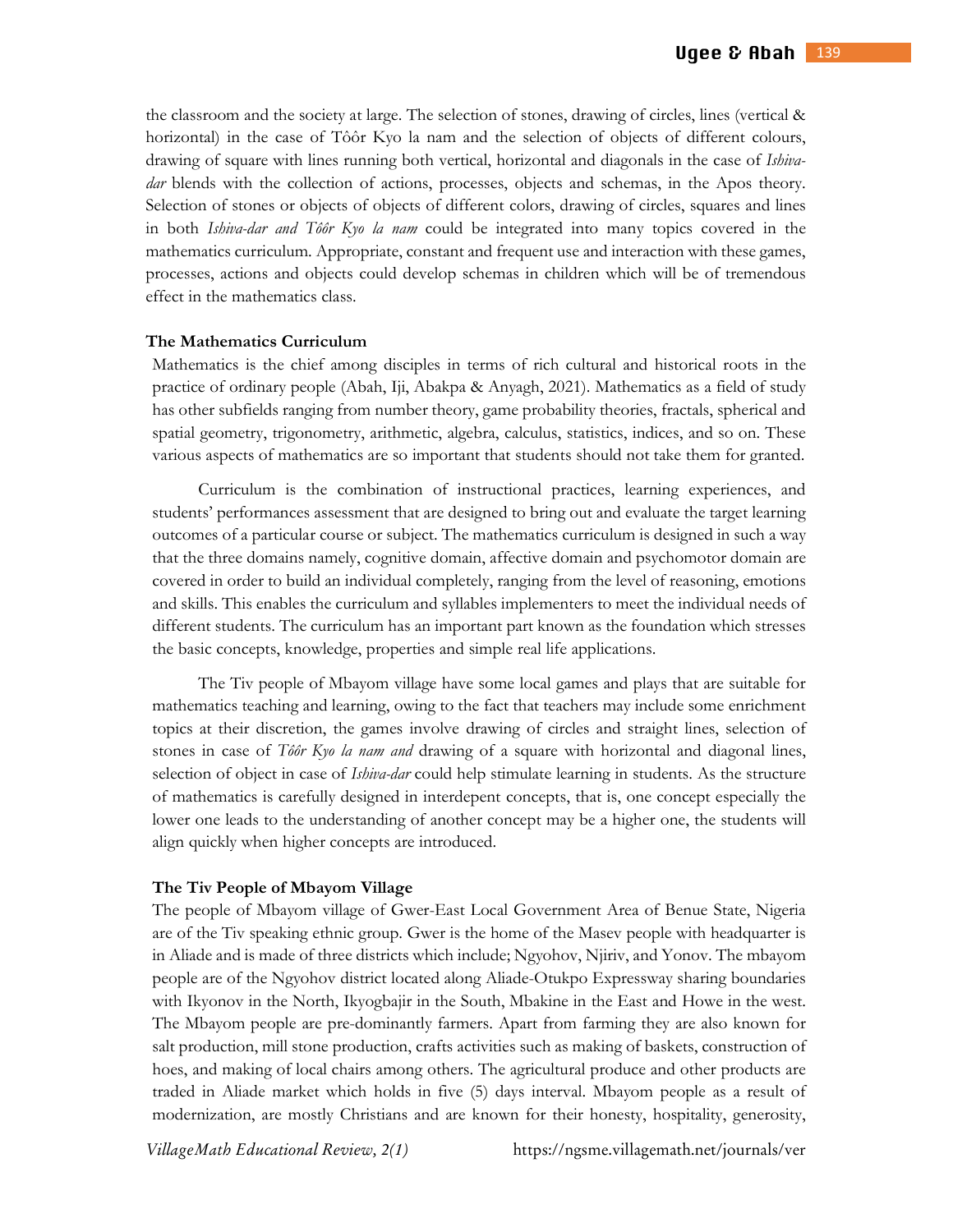hard work and humility. Their lifestyle is guided by the Holy Bible and fear of God. However, some still hold strongly and believe strongly in Swem (gods or deified ancestors which dictate how the people should conduct themselves morally, honestly and be faithfully in everything they do.) Swen also judges between disagreeing parties and strikes the offender with incurable infirmities.

### The *Toor kyo la nam*

The *Tôôr kyo la nam* (meaning "pick that stone and give me") is a game that is placed by two people (players) per time. The game requires six (6) stones of the same sizes, six (6) lairds of equal sizes drawn on the floor on straight file three straight lines would also be drawn, the first two vertical and the least on horizontal. The first two vertical lines are called Rivers and the third and least horizontal lines are called a valley. The two players seat on the floor with one facing the system or game and the other backing the system, a referee or observers if any also take (s) his/their position.



**Figure 1: A typical diagram of Tyoor kyo la nam game** 

The player backing the system starts the game with a song: *yaya oh yaya ooh tôôr wan kyo la nama* (yaya is the name given to the player that is facing the system, tôôr wan kyo la nama means implies pick that stone and give me) which says yaya pick up that stone and give me. Then yaya demands to know which of that stones he is to pick by asking ngunu (this one?) yes the singer replies; if the circle has a stone inside, it with will be given to him else he will be told he is wrong, if the singer fails then he becomes the yaya and the former yaya becomes the singer and the game continues in that order. For example, two players are to play the game say Terna and Terfa. Terna is the singer that would back the system while Terfa is yaya that would face the system. Terna starts, *yaya ooh yaya ooh Tôôr wan kyo la nama* (yaya pickup that stone and give me) yaya (Terfa) points at the first circles and asked this one? (ngunu). *Oon nama se* (yes give me) Terna replies, yaya now gives him the stone which he must not look at it or turn to look at the system. Terna sing again and yaya points the first empty circle again and asked this one? Terna replies No, yaya now points the seconds circle and Terna would accept and the stone would be given to him. Terna sings again and yaya (Terfa) points the first empty, Terna said No, he points the second empty Terna also said no then he pointed the third circle and Terna accepted. Now when he sing for the fourth time (remember the first three circles one the left are empty, in between the six circles are two rivers and one valley that must be crossed by calling their names respectively) *yaya ooh yaya ooh tôôr wan kyo la nama, ngunun, nvende ye, ngunun, nvende ye, ngula ka wuala, ngunun. Gula kpaa wuala, ngunun, ka akpa je la, ngunun oon nama se"*. yaya wanted to know which stone Terna wanted him to give him this time around knowing fully well that the first three circles on the left are empty, Terna also noted that he has been given three stones so definitely, the first three cycles on the left must be empty. In the song above, Terna asked yaya (Terna) to pick up a stone and give him, yaya, now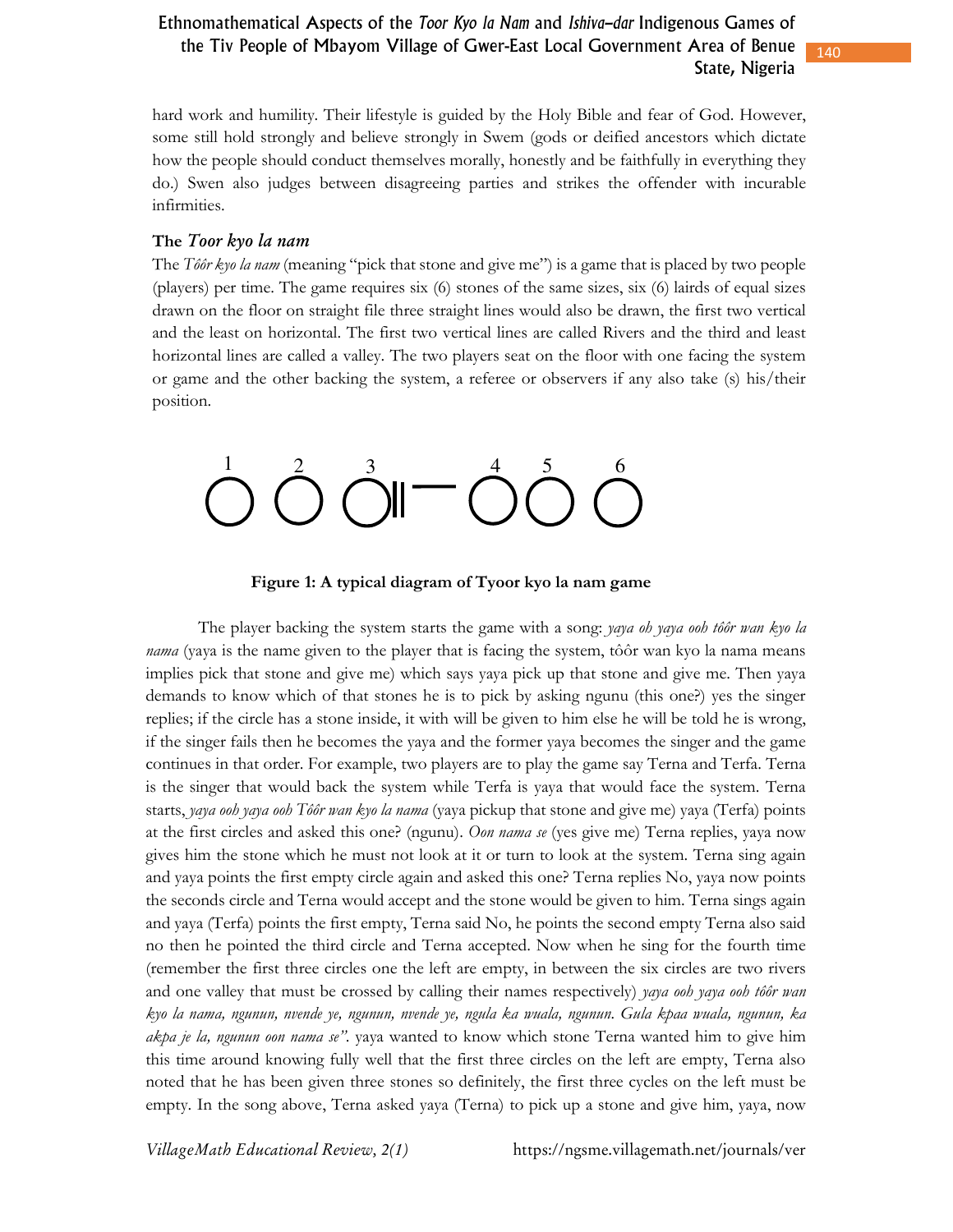pointed at the first empty cycle which Terna said no, he pointed the second and the third and got a no respectively. He then continued by pointing at the second river got the same answer, he pointed at the valley and he was also told that, that's a valley, then he pointed at the fourth circle and Terna successfully completed his turn without failing Terna would have failed if he had and that earns him a point. Please note, if said yes give me that stone when Terna pointed an empty circle or when he pointed a river or valley. The selection of stones, drawing of circles, drawing of straight line, answering yes or no appropriately and so on reflects mathematical concepts such as arithmetic maturation Geometry, logic, number and numeration, probability, every day satisticsand trigonometry. If integrated into the mathematics curriculum, the students may quickly and easily understand the topics.

### **The** *IshivaDar*

 The is another richly mathematically endowed local game. The game also involves two players per time. A square is drawn on the floor or any surface with lines in the middle running from top to the bottom (vertical) and left to right (horizontal) and the diagonals. Six objects are needed and these could be stones, seeds or anything depending on the player's choice. But of course, the first three objects for one player must be different from that of his/her opponent. The two player would sit in opposite directions both facing the Ishiva-dar. Object (stones) would place in front of each player at the points where the earlier drawn lines meets with the square.



**Figure 2: A typical diagram of the Ishiva-dar game.** 

The centre of the square is usually empty, the aim of each player is to get his/her stones on a straight line including the centre. For example, if Terna and Terfa are playing this game; when Terna's stones in course of the game happens to be on straight line being it vertical, horizontal or any of the diagonals then he wins.The players can tock each other's stones. That is when Terna place his stones in between Terfa's stones, then Terna's stones is locked and he can't move it until when it unlocked by his opponent. The game demands that on object be moved only when there is an empty space next to it, that player takes a division no going back and finally spectators or observe must not give due to any player.

 The tôôr kyo la nam and Ishiva-dat has rich mathematical concepts ranging from selection of six (6) stones, drawing of circles, lines, and square could leave the children with great experience relating to Geometry, mensuration, probability, arithmetic, logic and measure of central tendency. These games if incorporated or integrated into the mathematics curriculum may tremendous help for instruction, understanding and better comprehension for better results in mathematics performances.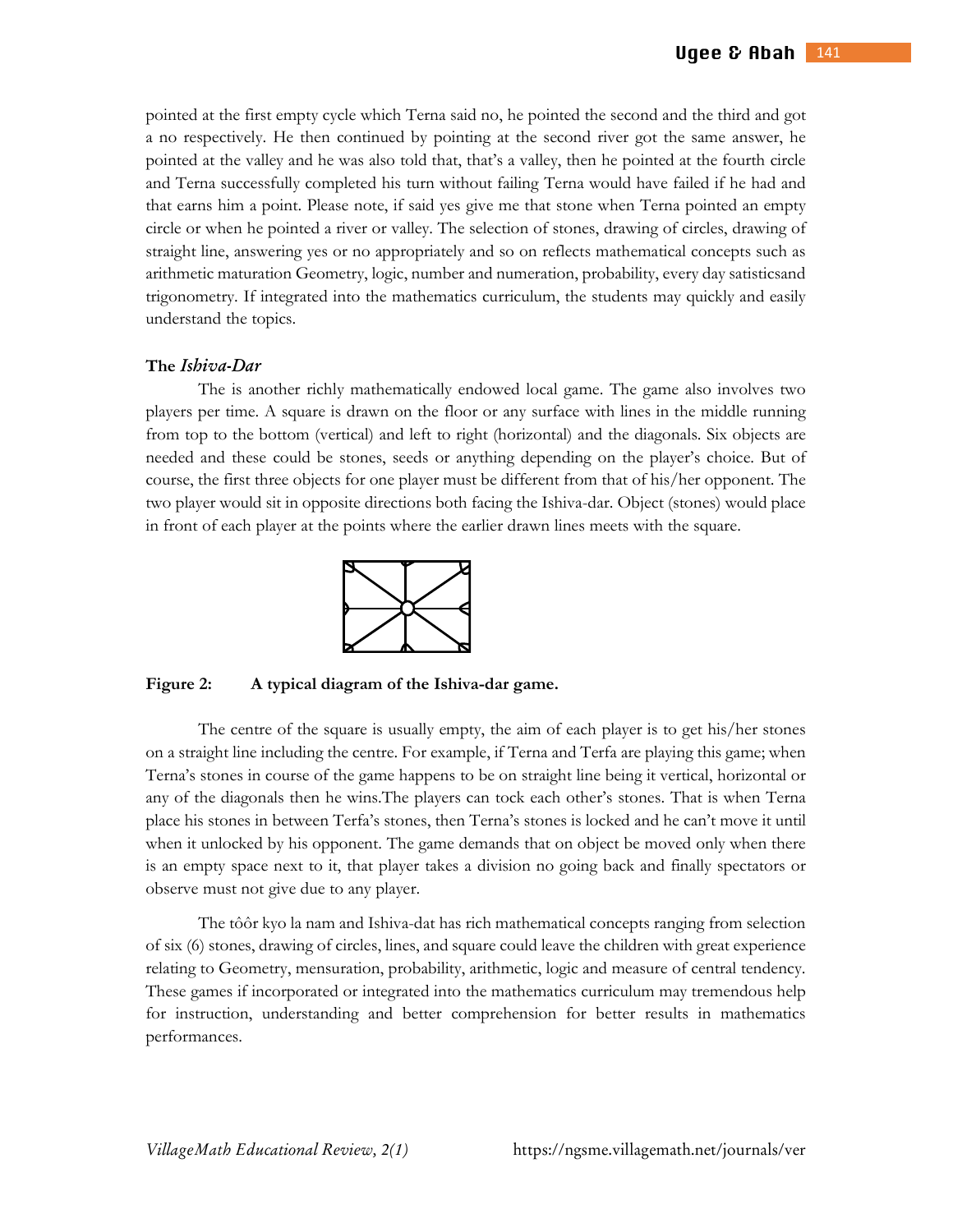### **Empirical Studies**

Abah (2018) in a study provided insights into the educational relevance of the I'tche game of the Orokam people of Idoma land of Benue State of Nigeria.The "I'tche game of the Orokam people is the ancient mancala game, so common or popular amomg the Orokam people of Idoma that the term "I`tche" means to play since it can easily replicate on the hard ground by digging little holes and filling them with the required number of stones "Itches'' in the Idoma language means "game" It is obviously the first game every Orokam child learnt to play. The I'tche game had many names across Nigeria and much of Africa. The I'tche game is an abstract strategy game involving little amount of change. It ensures observational skills, critical thinking, planning ahead spatial perception and number sense. Likewise, the present study seeks to identify the mathematical aspects or enthino mathematics of the tôôr kyo la nam and Ishiva-dar indigenous games of the Tiv people of Gwer-East Local Government Area of Benue State, Nigeria.

 Mase (2019) in his study of the first Tiv computing system maintained that the Tiv people invented *Azenga* to reduce the stress in counting and the *Azenga* counting system virtually took over the position of stones, which were very heavy to carry about and at the same time very difficult to come by. *Azenga* are stick-like structures gotten from reed. The device was used in counting bigger numbers of Tens, hundreds and thousands. It was used to perform mathematical educations like addition, subtraction, multiplication and division. The use of this device become famous following, its introduction in the infancy (primary) and college (secondary) schools to teach mathematics. The device provides its efficiency owing to the fact that it did not require electricity for its operations. It is light to carry about and had colours to differentiate from the varying numbers it represents. The Azenga mechanism was popularly used in Nigerian primary and nursery (kindergartens) schools to perform arithmetical especially in the rural areas of Benue state. Similarly, the present study desires to pin point the mathematical aspects of the *Tôôr Kyo la nam and Ishiva-dar* indigenous games to the Tiv people of Mbayom village of Gwer-East local government Area of Benue state, Nigeria, and also suggest ways in which their local games could be of help to the teaching and learning of mathematics if integrated into the mathematics curriculum.

Fouz and Amit (2009) embarked on a study to mainly offer an ethnomathematics analysis of Bedioun embroidery samples taken from traditional dresses made by Bedoiun women from Negev area in south of Isreal. In the work "Ethnomathematics and geometrical shapes in Bedoiun women`s traditional dress", Fouz and Amit (2019) described how ethno mathematical elements are incorporated in the teaching of mathematics for Bedouin students in the Negev, and how this contributes to their learning of mathematics. This study developed teaching units based on integrated ethno mathematical elements within the Bedouin society into the mathematics curriculum and evaluated its influence on the students. The study comprised of five stages; the first stage identified ethno mathematical elements in the life of the Bedouins in the Negev through interviews with community elders; the second stage analysed these elements according to formal mathematical categories. In the third stage, the researchers created teaching units incorporating the ethno mathematical elements identified in the initial stages into the standard mathematics curriculum and the fourth stage saw the application of the combinational teaching units in two Bedouin high schools. Finally, in the fifth stage, tests were administered and data compiled in order to evaluate and compare the students` performance in solving mathematical problems as well as the influence of the new teaching units of the new teaching units on the self-confidence and attitudes of the students control group. The results were the compared. The findings clearly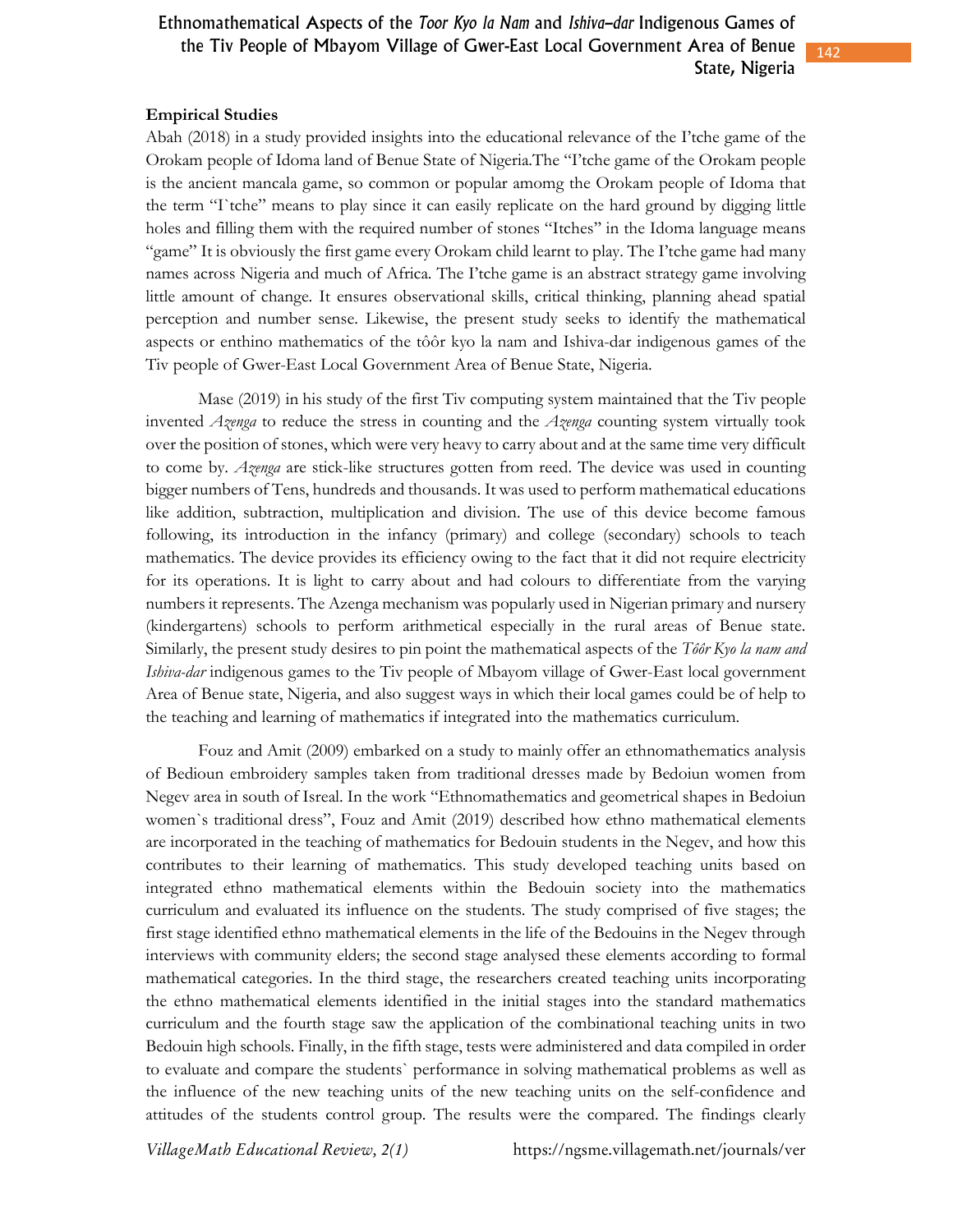demonstrated an increase in the motivation, self-confidence and enthusiasm of the research group students perceived their homes, families, schools and the study of mathematics was transformed. However, Fouz and Amit (2019) focused on the local lives of Bedouin Isrealis. This present work intends to explore the richness of some indigenous games of the Tiv people of Mbayom village of Gwer-East Local Government Area of Benue State, Nigeria. The focus of the current study will be on the mathematical aspects of indigenous games such as *Toor kyo la nam and ishiva-dar.*

# **Purpose of the Study**

The main purpose of this is to determine the ethnomathematics endowed in some games played by both adults and children of Mbayom people of Benue State, Nigeria, Specifically the seeks to:

- i. Determine the rules of *Toor Kyo la Nam and* its mathematical aspects.
- ii. Determine the rules of *Ishiva-dar* and its mathematical aspects.
- iii. Find out the patterns involved in making *Toor Kyo la Nam* and *ishiva-dar* floors respectively.
- iv. Find out the Mbayom people`s experience of *Toor Kyo la Nam* and *Ishiva-dar.*

# **Research Questions**

- i. What are the rules of *Toor Kyo la Nam* indigenous games of the Tiv people of Mbayom village of Gwer-East LGA of Benue State, Nigeria?
- ii. What are the rules of *Ishiva-dar* indigenous game of the Tiv people of Mbayom village of Gwer-East LGA of Benue State, Nigeria?
- iii. What are the mathematical aspects of *Toor Kyo la Nam* indigenous game of the Tiv people of Mbayom village of Gwer-East LGA of Benue State, Nigeria?
- iv. What are the mathematical aspects of *Ishiva-adr* indigenous game of the Tiv people of mbayom village of Gwer-East LGA of Benue State, Nigeria?
- v. What are the Mbayom people`s experience with the *Toor Kyo la Nam*?
- vi. What are the mbayom people`s experience with the *Ishiva-dar?*

# **Methodology**

This study adopted a phenomenological design method since its aim is to develop a rich, accurate, precise, complete and clear description and understanding of a particular human experience or experiential moment. Specifically, this work seeks to rally round interpretive phenomenology in the course of the research. In the current research, the concern is to understand lived experience of the people and how they make sense of these experiences with *Toor kyo la nam and Ishiva-dar* indigenous games of the Tiv people of Mbayom village. Interpretive phenomenology aims to capture and explore the meanings that participants assign to their experiences (Reid et al, 2005).

The research was carried out in Mbayom village, Gwer-East Local Government Area of Benue State, Nigeria. Mbayom is located along Aliade-Otukpo express way. It is a village in Ngyohov district of Gwer East L.G.A, Benue State, Nigeria. Mbayom people are of the Tiv speaking ethnic group living in clustered extended family compounds. Mbayom is made up of five (5) kindreds namely Mbaiov kindred, Onmbagwe kindred, Mbaagbanor kindred and Mbagba/Asase kindred.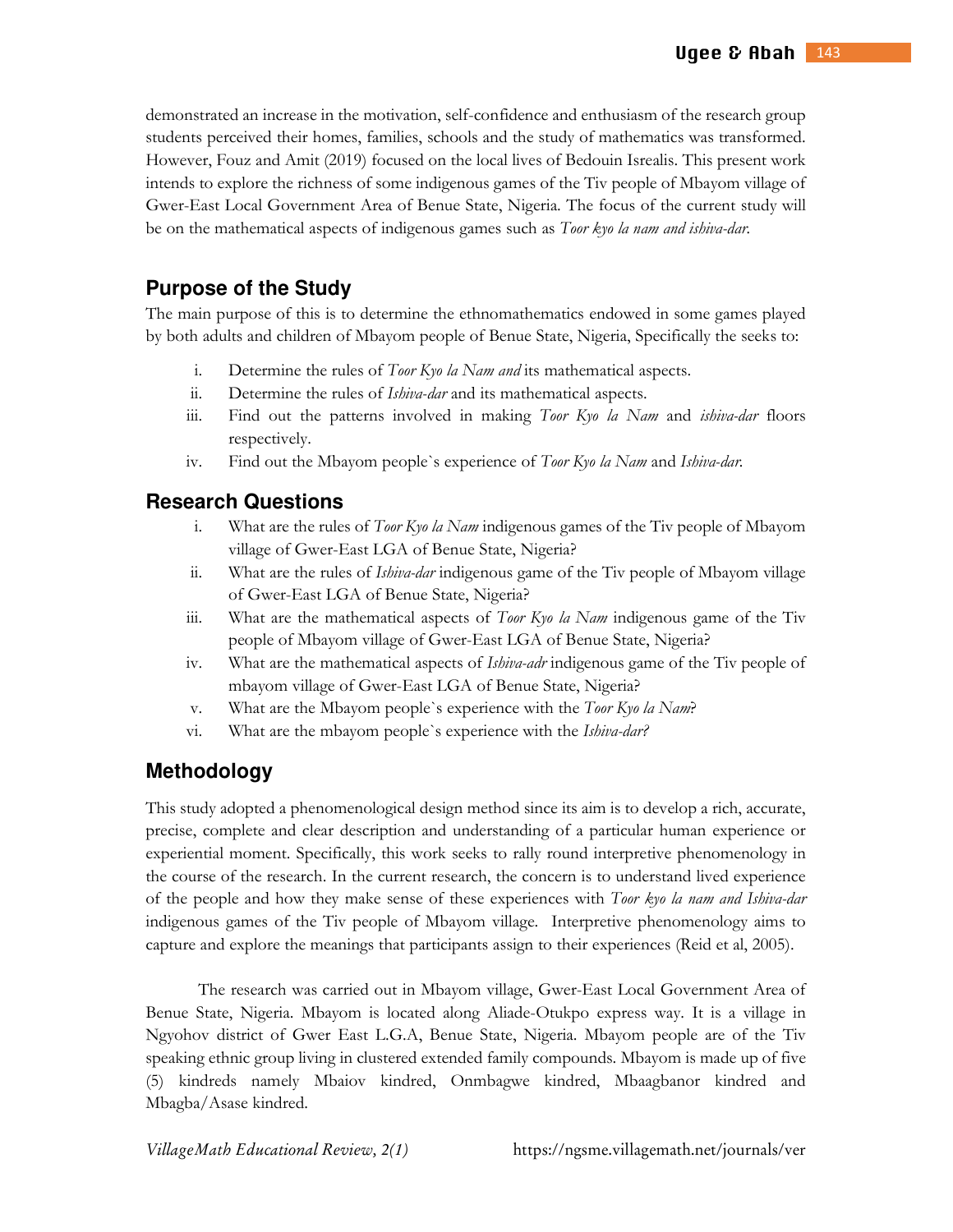The population of the study will consist of the entire people of Mbayom but especially those living at Tse-Akputu in Mbagba/Asase kindred.

The study used a sample of fifteen (15) Mbayom people both males and females, young and old who volunteered to participate in the study. The sampling Technique used is purposive sampling. The volunteer was also considered based on their wealth of experience and knowledge about the games under investigation. The volunteers were also grouped into players, observers and referee(s) respectively for both *Toor Kyo la Nam* and *Ishiva-dar.* Both games can only be played by two players per time, a referee and any number of spectators or observers.

A semi-structured in-depth interview rubric and video recorder were the two (2) instruments used for data collection for both *Toor Kyo la Nam* and *Ishiva-dar* indigenous games of the Tiv people of Mbayom village of Gwer-East LGA of Benue State, Nigeria. The semi-structured interview consisted a number of planned questions, however the researcher exercised more freedom in modifying the working and order of the questions in the course of the interview. Indepth interview made the whole process less formal in the set of questions making the interview or respondents to be free and relieved during the session. The researcher was able to collect complex information with a higher proportion of opinion-based information with the help of the interview, the questions were more focused on the lived experience of the Mbayom people with *Toor Kyo la Nam* and *Ishiva-adr* indigenous games of Tiv people. Pictures and video coverage of the games in actions were taken/captured all through the process and also a video coverage of the interview session was also captured.

The instruments, semi-structured in-depth interview and rubric video for both *Toor Kyo la Nam* and *Ishiva-dar* were validated by an expert in Ethnomathematics.

Semi-structured in-depth interview rubric and video recorder were the two instruments used in the collection of the data for both *Toor Kyo la Nam and Ishiva-dar* indigenous games of the Tiv people of Mbayom village of Gwer-East LGA of Benue State, Nigeria. The video recorder was used for coverage of the games sessions and interview session respectively. Also, observations were made, notes taken and a diligent and careful watch on the participants (players) gesture were put into serious consideration at each moment of the process and noted down.

The research used a narrative analysis method for analyzing the data. This analytic method was adopted and used to interpret the shared experience of the Tiv people of Mbayom village of Gwer-East Local Government Area of Benue State, Nigeria, in their everyday lives in relation to the *Toor Kyo la nam and Ishiva-dar* indigenous games of the Tiv people of Mbayom.

# **Results**

The data of this study is presented according to the research questions.

### **Research question one**

 What are the rules of the *Toor Kyo La Nam?* Indigenous game of the Tiv people of Mbayom Village of Gwer-East LGA of Benue State, Nigeria?

The following are the rules of the game according to respondent 1 (Mr. Azonge Gafa) **Rule 1:** The referee decides by lot who play first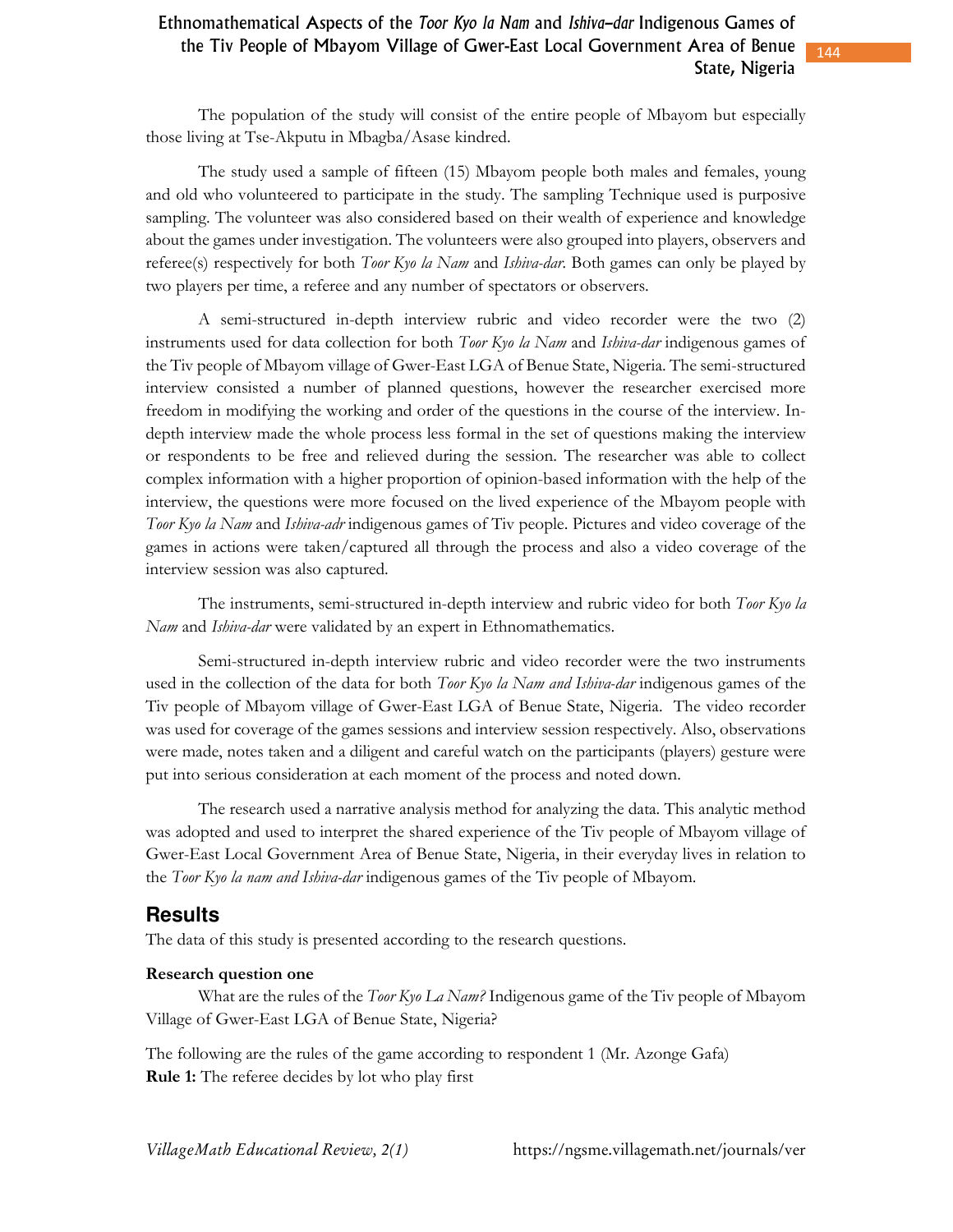**Rule 2:** The first player must sit backing the *Toor Kyo La Nam* game with his/her hands behind him/her.

**Rule 3:** Observers are not allowed to talk or assist any player directly or indirectly.

**Rule 4:** The first player must not look at the stones give to him while the game is still in progress **Rule 5:** The first must not count the stones in his/her hands.

**Rule 6:** A demand of stone from an empty circle, a river or a valley means he has failed

**Rule 7:** The first player continuous until he or she fails then he becomes the yaya and the second player takes over.

**Rule 8:** The game is over when the stones are successfully taken from the circles.

 The referee decides by lot who players first, but in a situation where there is no referee the players decide themselves who plays first to avoid partiality, the first player must sit and back the *Toor Kyo La Nam* game with his/her hands behind him/her to prevent him from counting and subtracting directly but to encourage him to do that in his mind logically. Observers are not allowed to talk or assist any player directly or indirectly. This is to enable players to depend strictly on their abilities and not joint efforts. The first player to whom the stones are given to him while the game is still in progress this is to prevent him from him from counting directly as he looks at the stones but should logically do the calculations without looking at the stones. While holding the stones behind the first player is not allowed to count them rather he is encouraged to keep record of the stones in his hands right from the first stone that was given to him upon his demand.

 A demand of a stone from an empty circle a river or the valley means the player has failed this implies that when the first player demands for a stone through a song (*yaya ooh yaya ooh toor wan wan kyo la nama,* which means yaya give me that stone) *yaya* must start his enquiry of which stone he has be asked to pick by pointing at the first circle the second, third, the rivers and the valley and so on and it is the duty of the first player to decide which circle he is demanding a stone from, if *yaya* points an empty circle a river or the valley and the first player accepts then he fails and hence becomes the *yaya,* if the first player is able to keep records of the stones given to him, the number of empty circles the number of stones left in the circles and the positions of the rivers and the valley and correctly answer *yaya* then he wins otherwise he fails and becomes the next *yaya*.

The game is over only when all the stones have been successfully taken and the circles becomes empty the first player continues and the *yaya* remains the *yaya* until the first player fails.

Figure 3*: A typical play of the Toor kyo la nam is illustrated here between Terkimbi and Lubem.*



Terkimbi: First Player

Lubem: Yaya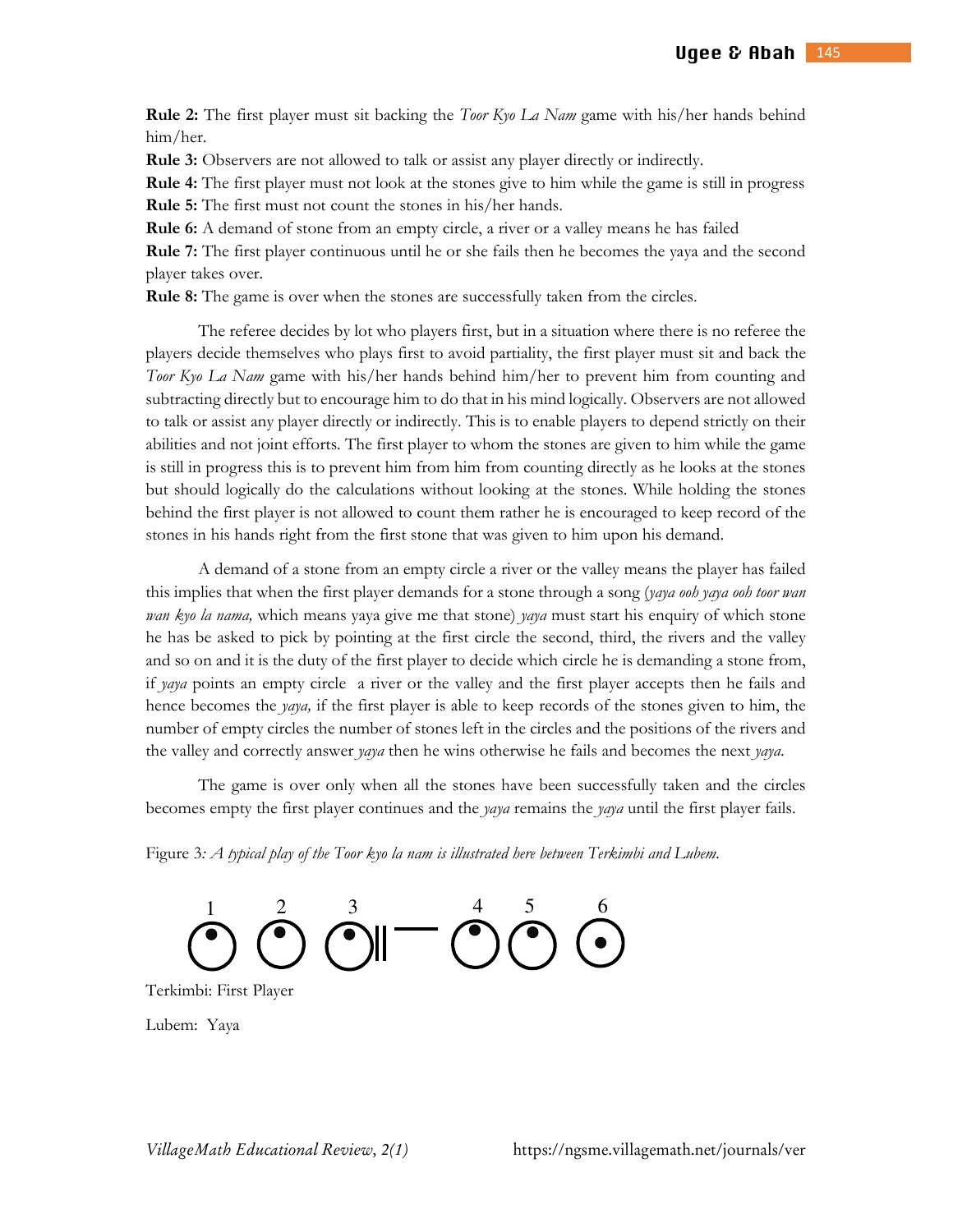146



Terkimbi sings: *yaya ooh yaya ooh toor wan kyo la nama* (yaya pick that stone and give me)

Lubem response*: Ngunu*? (This one, Pointing at 1)

Terkimbi Accepts: *een nam a se* (yes give me) Lubem gives him the stone in the first circle



Terkimbi sings again: *yaya ooh yayatoorwakyo la nama* Lubem: Ngunu? (This one? pointing at 1) Terkimbi: *Mvende ye* (no)

Lubem: *Ngunu?* (Pointing at 2)

Terkimbi: *eem nam a se* (yes give me) Lubem gives Terkimbi the second stone



Terkimbi sings again: *yaya ooh yaya ooh Toor kyo la nama* Lubem: *Ngunu?* (This one? Pointing at 1) Terkimbi*: mvende ye* (not that one) Lubem: *Ngunun*? (pointing at 2)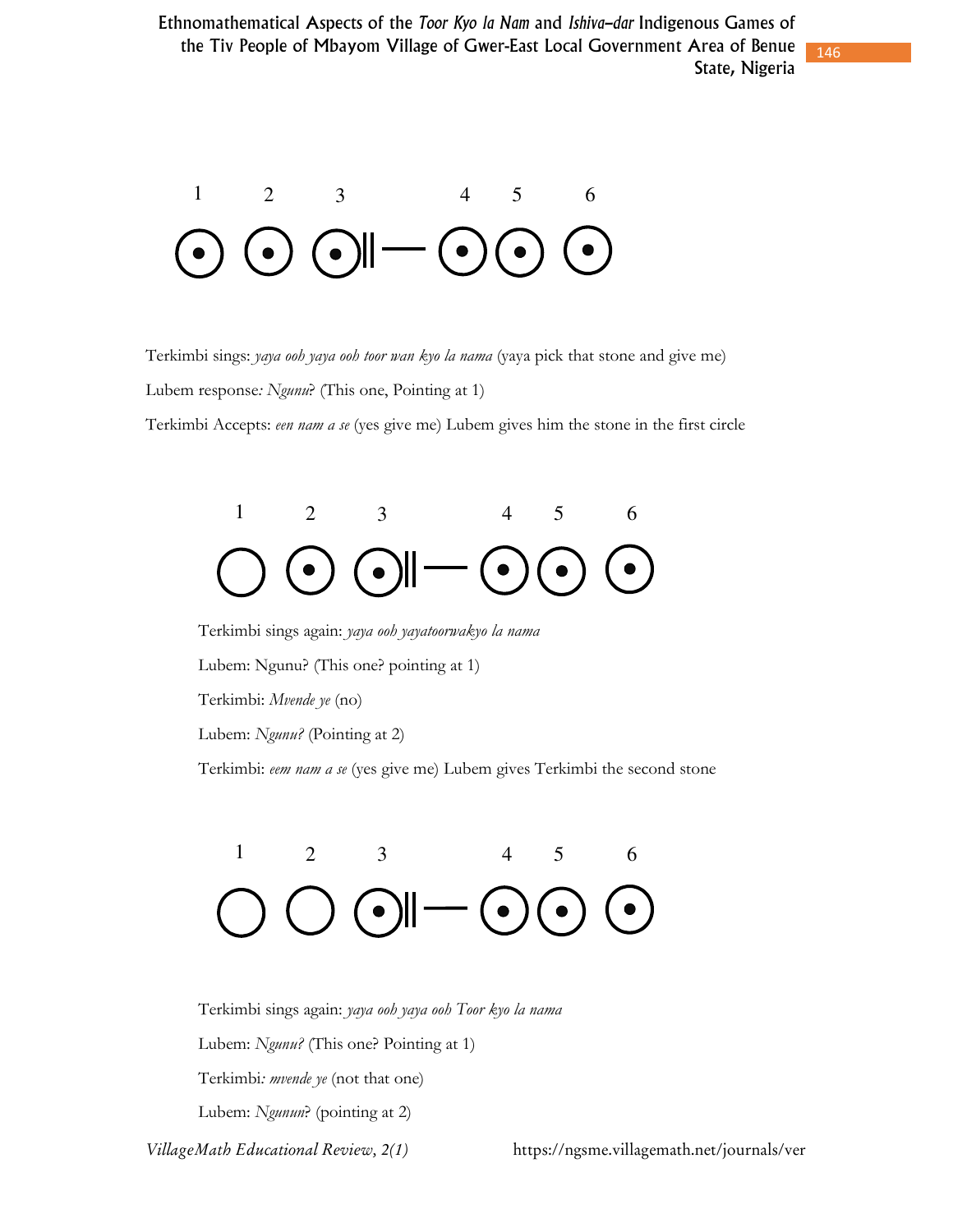Terkimbi: *mvende ye* (no) Lubem*: Ngunun*? (This one, pointing at 3) Terkimbi: *eem nam a se* (yes give me) Lubem gives Terkimbi the third stone.

 $1 \t 2 \t 3 \t 4 \t 5 \t 6$ 

Terkimbi: *yaya ooh yaya ooh toor wam kyo la nama* Lubem: *Ngunu? (*This one? Pointing at 1) Terkimbi: *mvende ye* (no) Lubem*: Ngunu*? (This one? Pointing at 2) Terkimbi: *Mvende ye* (no) Lubem: *Ngunu*? Pointing at 3 Terkimbi*: Mvende ye* (no) Lubem*: Ngunu*? Pointing at the first river Terkimbi: *Ngunu la kawua la* (that is a river) Lubem: *Ngunu*? Pointing at the second river Terkimbi: *Ngula ka wua la* (That is another river) Lubem: *Ngunu*? Pointing at the valley Terkimbi*: kaa akpa je la* (that is a valley) Lubem*: Ngunu?* Pointing at the fourth circle Terkimbi: *eem nam a se* (yes give me) Lubem gives Terkimbi the fourth stone

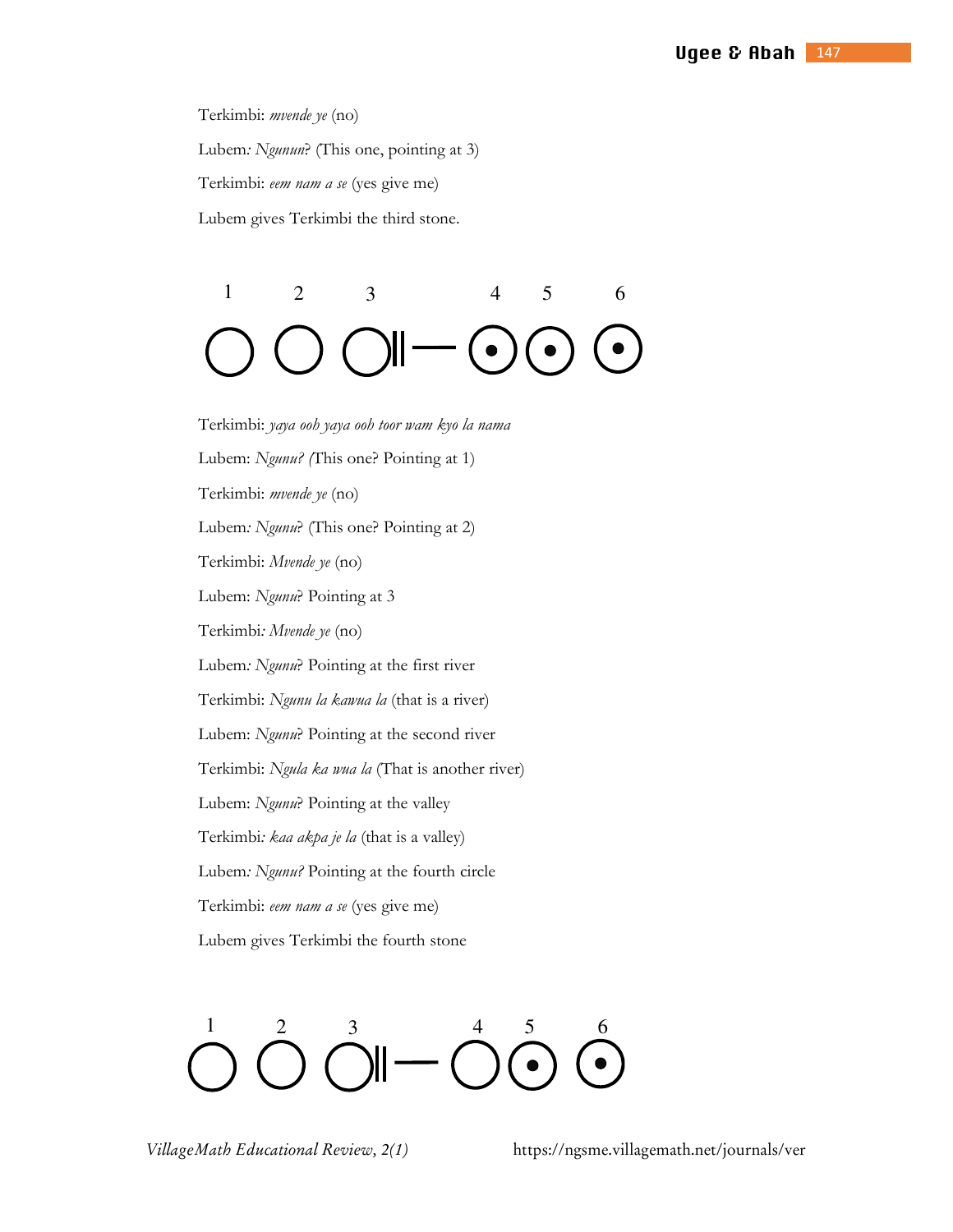148

Terkimbi: *yaya ooh yaya ooh toor wan kyo la nama* (yaya pick that stone and give me) Lubem: *Ngunu*? Pionting at 1, 2, 3, 1<sup>st</sup> river  $2<sup>nd</sup>$  river & the Valley Terkimbi*: Mvende ye* (no) Lubem: *Ngunu*? Pointing at four. Terkimbi: *eem nam a se* Referee: you have failed.

### **Research question two**

What are the rules of *Ishiva-dar* indigenous game of the Tiv people of Mbayom village of Gwer-East LGA of Benue State, Nigeria?

MrAdeeUja also known as papa Uja responding to this question said the rules are as follows:

Rule 1: Observers are not allowed to suggest moves to any of the players

Rule 2: One must move one's object to the next available space either left or right or diagonally.

Rule 3: You must not retreat your movements

Rule 4: The winner's seed must be on a straight line either vertical horizontal or on the diagonals with the centre inclusive.

 Observers are not allowed to suggest moves to any player if it happens then the game will be cancelled and the players will have to start afresh. They are not allowed to contribute so that the players involved will think critically and take decisions on their own bearing in mind that they are responsible for their actions. On must move one's object to the next available space either left or right, this implies that one is not permitted to jump over his/her opponent's objects. You move your seed left or right to the next available space only, and if there is no space you are allowed to move such an object or seed.

 You must not retreat your movement once you have moved a seed you can't bring it back and claim you made a mistake, no you cannot bring it back no matter what as far as the game is concerned.

 The seed at the centre can be moved to any available space. This implies that the seed at the centre is not restricted in its movement except to an occupied space otherwise it can be moved to any available space the player decides.

The winner's seed must be on a straight line ether vertical, horizontal (left to right with centre inclusive) or the diagonals with centre inclusive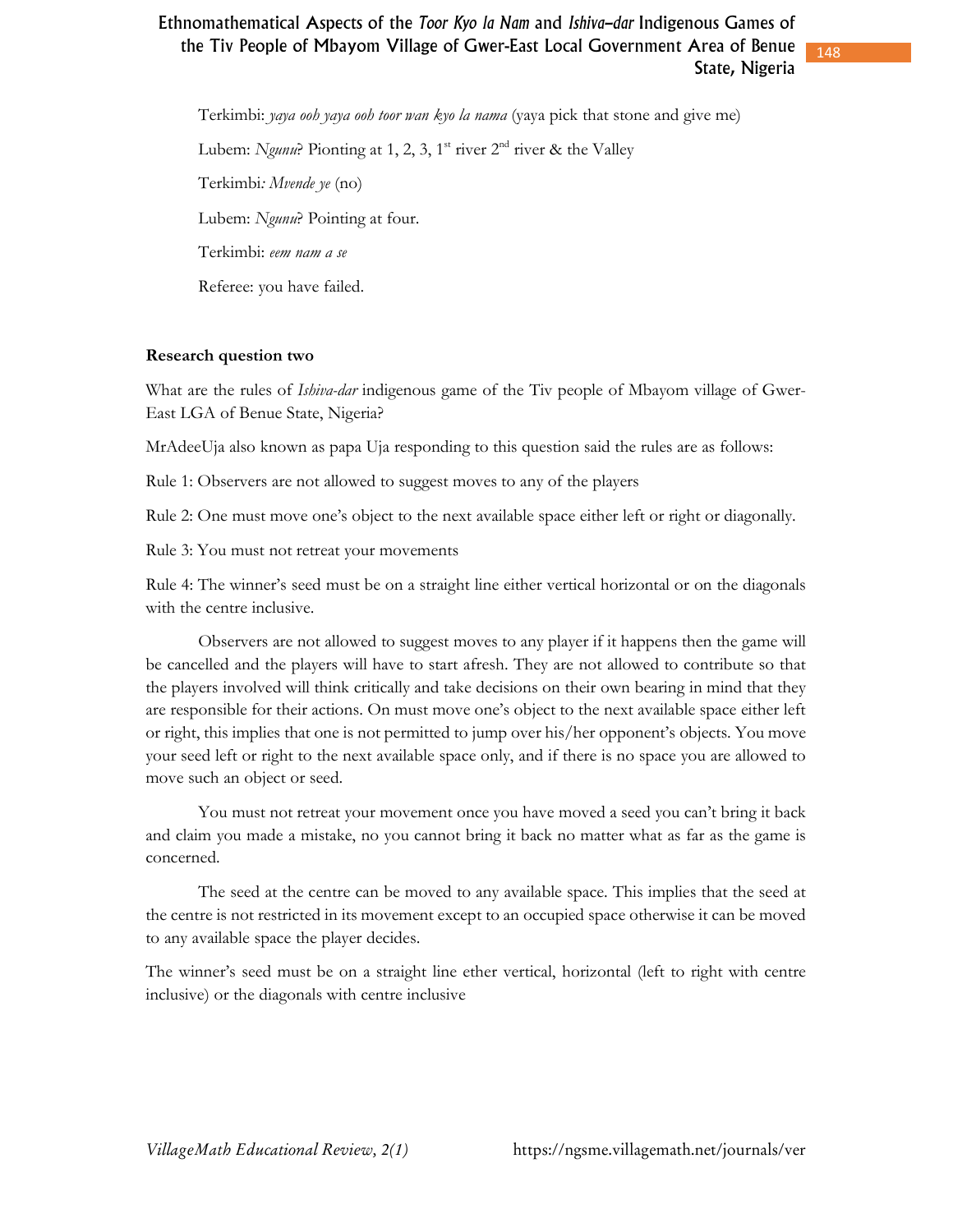

Figure 4 depicts a typical Ishiva-dar game between Bemdoo and Terfa

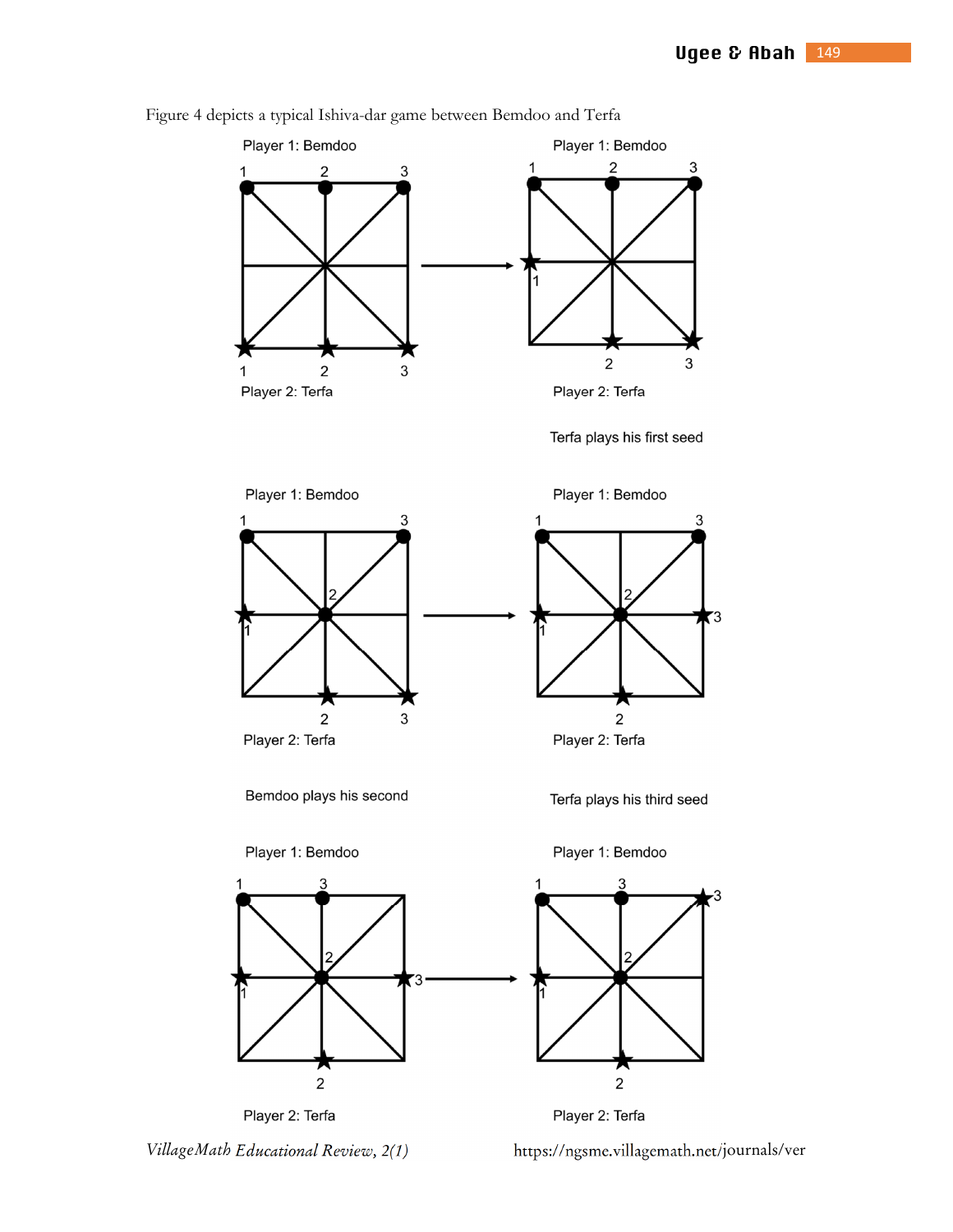Terfa plays his third seed

Bemdoo plays his third seed





1

 $\overline{2}$ 

 $\overline{2}$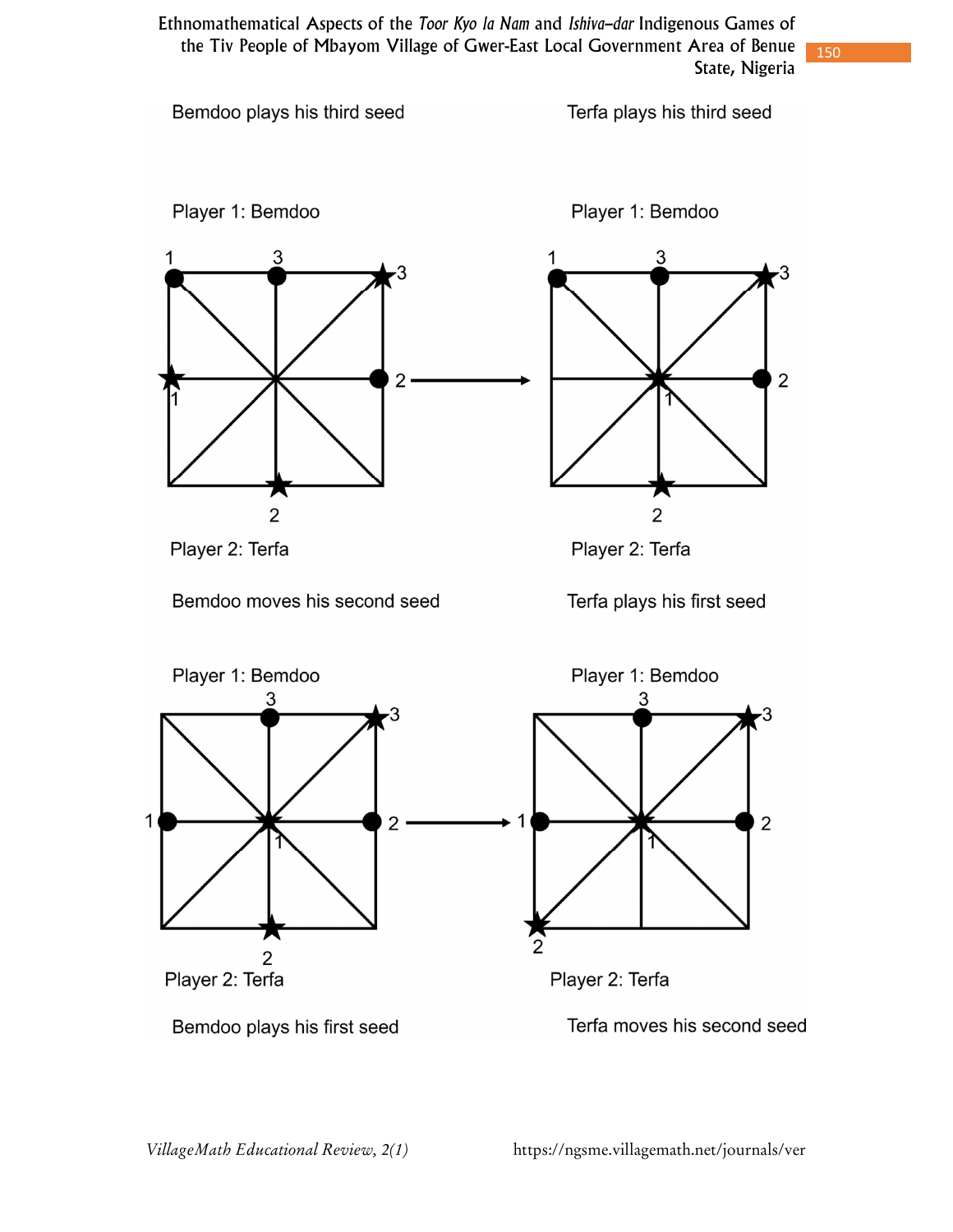Observe that Terfa seed are on a diagonal line. This implies Terfa is the winner

### **Research question three**

 What are the mathematical aspects of *Toor kyo la nam* indigenous game of the Tiv people of Mbayom Gwer LGA of Benue State Nigeria?

The mathematical aspects of the *Toor Kyo La Nam* include the following;

Everyday statistics Geometry and mensuration Arithmetic, and Logic.

 Everyday statistics; *Toor kyo La Nam* can be seen in everyday statistics in the selection of stones and counting of the stones. Grouping the stones such that three are in the first three circles before the rivers and the valley and the second three stones in the second three circles after the rivers and the valley, the number of stones corresponds with the number of times the stones are demanded for and this demonstrates frequency which can be used in forming frequency distribution table.

 Geometry and mensuration. The drawing of six (6) circles and three (3) straight lines illustrates geometry and mensuration of shapes in mathematics.

 Arithmetic could be observed in the *Toor Kyo La Nam* when the selection of stones, counting of the stones from each circle upon demand is in progress. The division of circles such that three on the left hand side before the rivers and the valley is also another aspect of mathematics that is hidden in ToorKyo La Nam game of Tiv people of Mbayom

 Logic; logic is displayed in the *Toor Kyo La Nam* or can be observed when the first player who usually sits backing the *Toor Kyo La Nam* game is not allowed or permitted to count the stones in his hands or even look at them but is mandate to keep record of the number of stones given to him the number of empty circles and the number of circles still containing stones in them, the careful record keeping of the numbers of stones given to him, the number of empty circles and the numbers of circles still containing or holding stones without looking at the game is strictly logic which is also hidden in the *Toor Kyo La Nam* game of the Mbayom people of the Tiv nation.

#### **Research questions four**

 What are the mathematical aspects of *Ishiva-dar* indigenous game of the Tiv people of Mbayom Gwer LGA of Benue State Nigeria?

 Based on the reports form respondents, the mathematical aspects of Ishivadar includes Geometry, Measure of Central Tendency, Logical and Trigonometry.

 Geometry; this aspect can be seen in *Ishiva-dar* when the square is drawn with lines running through it in the vertical, horizontal and the diagonals. Different sizes of triangle can be extracted from the square and their areas calculated.

 Measure of central tendency; measure of central tendency deals with mode, mean and median, the number of moves a particular player makes to win can be tabulate and used in finding mode mean and median respectively.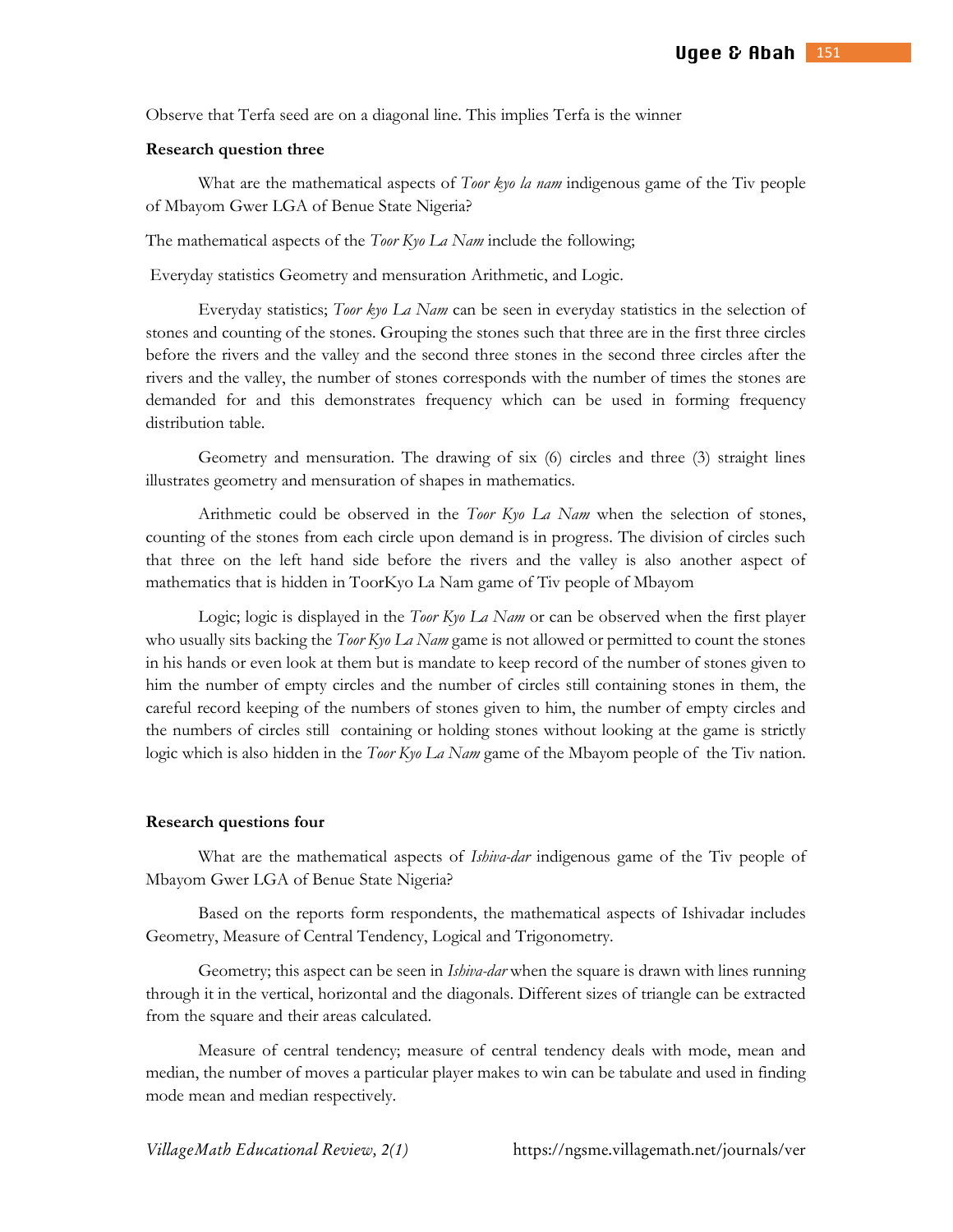152

Logic; the careful calculation and moves of the stones involve critical thinking which an aspect of logic in mathematics is.

### **Research question five**

What are the Mbayom people`s experiences of *Toor Kyo La Nam*?

 The experience of Mbayom people about *Toor kyo la nam* according to papa Uja (Mr. Adee Uja) are as follows;

- i. It enables the people to identify intelligent children who can be entrusted with valuable items and even money. Those children that can deliver if sent on errands or to the market to either sell or buy.
- ii. It enables the people to also identify children who can be trusted when it comes to record keeping of items such as farm products and information.
- iii. They also predict those children that can perform excellently when it comes to academics if given the opportunity.
- iv. It fosters peace unity and love among the children adults and the entire community at large.
- v. It also enables the people to the accurate thinking ability of the aged and their ability keep records correctly so as be trusted with certain responsibilities.

### **Research question six**

What are the Mbayom people's experiences of the *Ishiva-dar*?

Experience of *Ishiva-dar* is not far from that of *Toor kyo la nam* as can be seen below.

- i. It helps identify smart and intelligent children who can be responsible for their actions or inactions both at home, the school and the community at large.
- ii. It also enables the peoples to assume those children who can think correctly and take right decisions if they are under pressure or in a very critical situation.
- iii. It is also used to foretell or predict those children that can do well academically given the opportunity to learn in a former classroom.
- iv. The game also fosters place, unity love and joy among the people.

# **Discussion of Finding**

There are eight (8) rules in the play of the *Toor kyo la nam* and five (5) rules in the *Ishiva-dar* indigenous game of the Tiv people of Mbayom village of Gwer-East Local Government Area of Benue State Nigeria. The people of Mbayom village are not given any special training about the games (*Toor kyo la nam and ishiva-dar*). The children simply learn this games by observation and gradually they begin to practice and before the ages of five (5) or six (6) they start drawing and playing the games. That is to say, the *Toor kyo la nam* and *Ishiva-dar* enhances observational skills in children and adults. This study aligns with that of Abah (2018) who stated that indigenous game enhances observation skills critical thinking planning and spatial perception and number sense. These indigenous historic and cultural games present a more interesting approach to the teaching and learning of mathematics for children. Howbeit Abah (2016) pinpointed that there is the indication that every little element of history is being embedded in classroom instruction considered how general history as a subject has fared in the development of curriculum in Nigeria.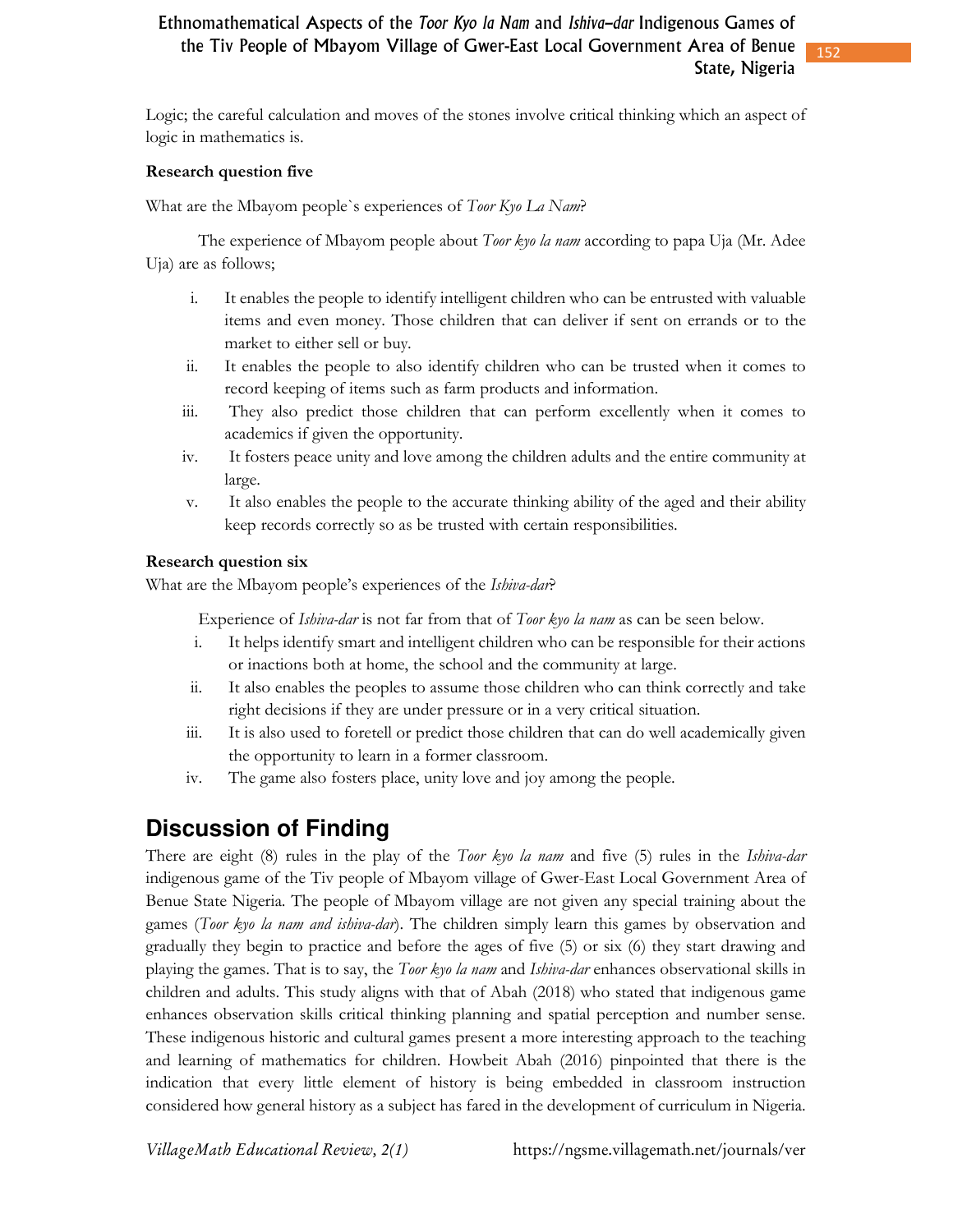The children by the help the game Toor *kyo la nam and ishiva-dar* are well grounded in arithmetic such as counting, recording addition and subtraction, geometry such as drawing od circles lines squares so on and forth. The study is consistent with that of Thomaskutly and Geometry (2017) who has highlighted that local game develops in the individual a proper attitude as there is no space for prejudicial feelings, biased outlook, discrimination and irrational thinking and aids him in objective analysis, correct reasoning, valid conclusion and impartial judgment. Abah (2018) observed that mathematics learnt this way helps an individual in his character formation in many ways. The united Nation Education, Social and cultural Organization (UNESCO) in 1951 agreed that the best medium for teaching a child is his mother tongue (MT). This implies that, if local indigenous games are included in mathematics curriculum especially at Basic Education level, the student learning ability will be greatly enhanced in how the Mother Tongue was frosted as Nigeria's language for instruction Anyogh (2019) confirms that the teaching and learning in indigenous received much genuine attention in those early days of western education in the country.

*ToorKyo la nam* and *Ishiva-dar* can enhance better performance in mathematics if integrated into the mathematics curriculum especially that of the basic education level and beyond the classroom, the significant or important aspects of the *ToorKyo la nam* and *Ishiva-dar* is that, peace, joy, love and unity among students will be greatly encouraged. This study also aligns with Fouze & Amit (2018) who observe that, the use of stories from the within the students learning process, help them to better understand the study material, raise their motivation and ultimately, improve their achievement in mathematics. The study agrees with that Anyagh (2019) who started that the Tiv people have their own form of mathematics which is as old as the language itself. Tiv people are predominantly farmers and counting of their farm products shows the introduction of the concept of numbers and numeration. To exclude these indigenous local games which the children are familiar with during the teaching and learning of mathematics is like introducing a concept from complex to simple which is not the best practice as a good leader or Educationist.

The current study aligns with that of Abah (2018) who opined that attention has been drawn to the need to incorporate elements of mathematics found in the student's immediate sociocultural environment into classroom activities to reduce the perceived abstracted of the subject (mathematics). For instance, the *Toor kyo la nam* which contains six (6) stones can be used in arithmetic thus; the teacher can ask the student the number of stones remaining in the circles if four (4) stones have been given to the first player, which is a very good example of word problem in subtraction of whole numbers. And also if six (6) different boys played the game by taking turns the boys who has the highest scores could be used in representation of information using a bar and pie chart respectively. In the case of *Ishiva-dar* the teacher can ask the students "If two (2) players are to share 6 objects equally among them, what will be the share of each player? With the above few out of many examples given above, indigenous games will tremendously and immensely enhance the teaching and learning of mathematics if integrated into the mathematics curriculum.

# **Conclusion**

The findings of this study revealed that traditional games such as *Toor kyo la nam* and *ishiva-dar* could be a perfect enhancement of mathematics instruction to most schools at Basic Education level in Nigeria who cannot afford powerful computer games equipment to aid the teaching and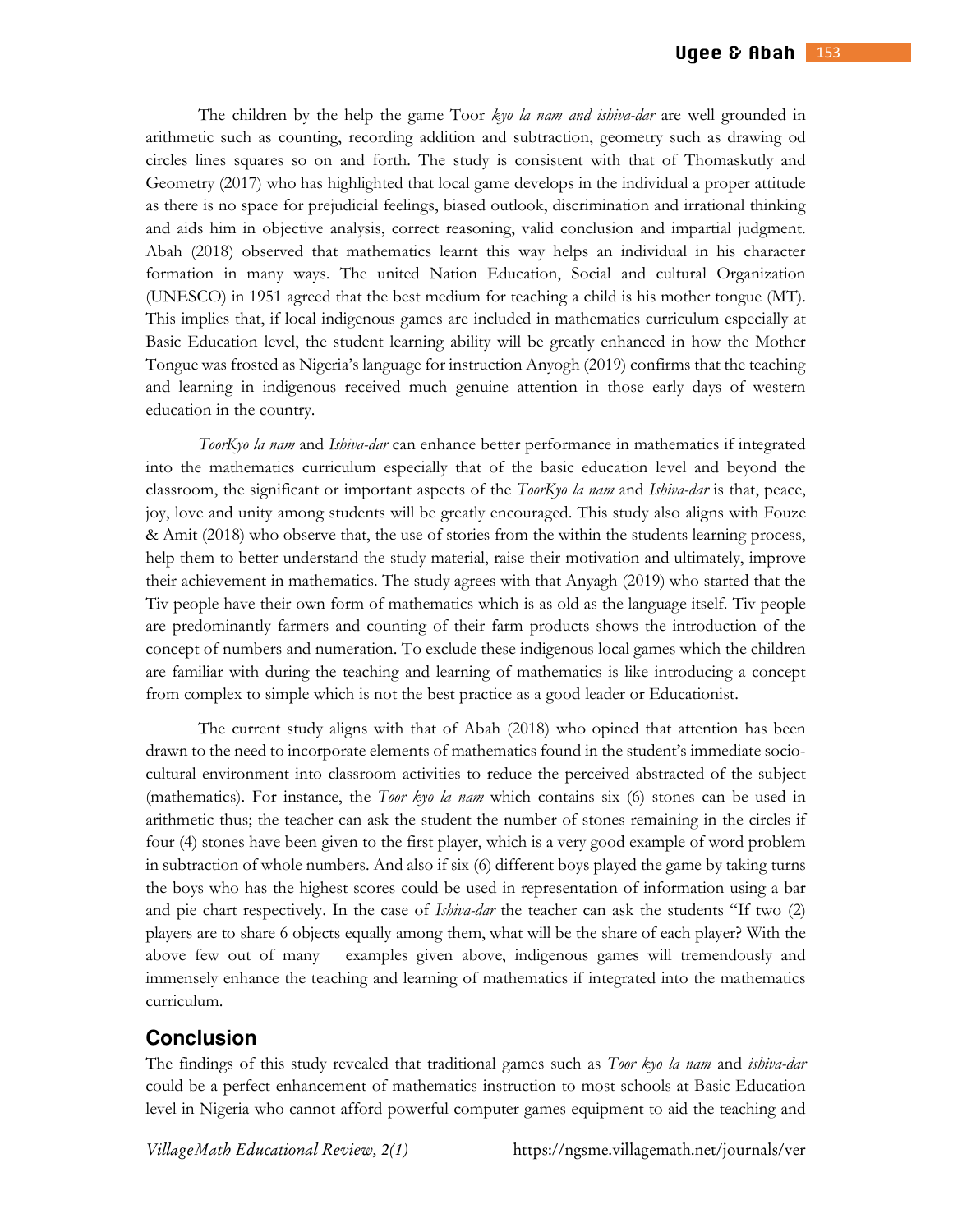154

learning of mathematics. The pleasurable and conversant or familiar experience may stimulate interest in children to continue their mathematics learning and there by become useful members of the community. Constructive theory of learning as was propounded by Jerome Burner, submits that, learning is an active process in which learners construct new ideals or concepts on their current or past knowledge. That is to say, when learners encounter something new, they reconcile it with previous knowledge and experience. The implication of this study was that, students' prior knowledge of mathematical games can lead to success in the subject. Hence local games could be of help to academic performance of students.

## **Recommendations**

Based on the findings of this study, the following recommendations are made.

- i. The Government at all levels should create awareness and support the inclusion of indigenous games into the mathematics curriculum especially at the elementary and Basic Education Level.
- ii. Curriculum developers should carefully consider these local indigenous games and consider their mathematic curriculum.
- iii. Mathematics teachers who are the curriculum implementers should as a matter of fact appreciate the mathematical aspects of indigenous games and should relate them with topics in mathematics for easier understanding for example, the ishiva-dar diagram can be used in Pythagoras theory and Area of a square and Triangle respectively.
- iv. Students of the Basic Education level should value their cultural heritage and should not take them for granted when instructed in the classroom using their local indigenous plays.

# **Reference**

- Abah, J. A (2016). Recency bias in the era of big data: the need to strengthen the status of history of mathematics in Nigeria schools. Advances in multidisciplinary Research Journal, 2(4), 241-248. Retrieved on 6th march, 2021, from https://media.voix.com/ugd/185boa-9b1253273fea46768did96dcdo3f4887.pdf.
- Abah, J. A. (2017). Viewing basic math through the lens of history: Undergraduates' reflective learning in a historyaugmented mathematics classroom. *Waikato Journal of Education, 22(4)*, 33-48. doi:10.15663/wje.v22i4.557
- Abah, J. A. (2018). Mathematics in the cultural practices of the Orokam people of Nigeria: Insights into the educational relevance of the *i'tche* game. *International Journal for Innovative Research in Multidisciplinary Field, 4(6)*, 164-171.
- Abah, J. A. (2019). Olo Igbi: The spinning Snail Shell Game. Retrieved from https://villagemath.net
- Abah, J. A., Iji, C. O., Abakpa, B. O. & Anyagh, P. I. (2021). Design, Implementation and Assessment of a Web-Based Ethnomathematics Instructional Content Repository for Pre-Service and In-Service Mathematics Teachers in Benue State, Nigeria. Journal of Mathematics and Science Teacher, 1(1), em002. https://doi.org/10.29333/mathsciteacher/11075
- Akinsola, M. K. & Popoola, A. A.(2004). A comparative study of the effectiveness of two strategies achievement of Secondary School Students*. ABACUS: Journal of Mathematics Association of Nigeria, 29(1), 57-63.*
- Anyagh P.I. (2019). Tiv as a language for mathematics instruction. Retrieved from https://villagemath.net on 21/3/2021.
- Borba, M. (1990). Ethnomathematics and Education in Africa. Stockholm: institute of International, Education, University of Stockholm.